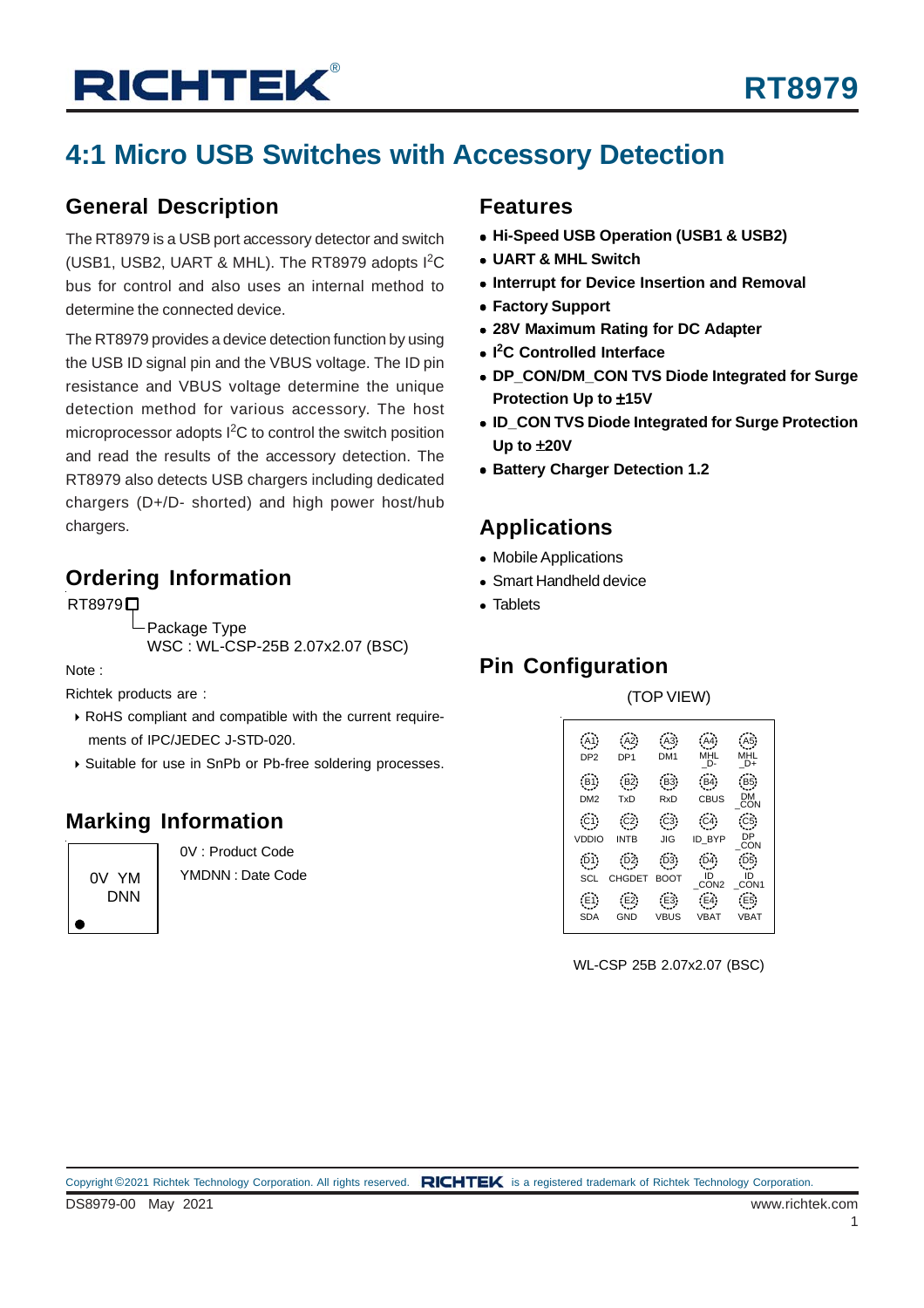

## **Functional Pin Description**

| Pin No.        | <b>Pin Name</b> | <b>Pin Function</b>                                                                                                                                                                                   |
|----------------|-----------------|-------------------------------------------------------------------------------------------------------------------------------------------------------------------------------------------------------|
| A1             | DP <sub>2</sub> | D+ signal switch path; dedicated USB port to be connected to USB_HOST2 on the<br>cellphone.                                                                                                           |
| A2             | DP <sub>1</sub> | D+ signal switch path; dedicated USB port to be connected to USB_HOST1 on the<br>cellphone.                                                                                                           |
| A3             | DM <sub>1</sub> | D- signal switch path; dedicated USB port to be connected to USB_HOST1 on the<br>cellphone.                                                                                                           |
| A4             | MHL D-          | D- signal switch path; dedicated MHL port to be connected to MHL TX on the cellphone.                                                                                                                 |
| A5             | MHL_D+          | D+ signal switch path; dedicated MHL port to be connected to MHL TX on the<br>cellphone.                                                                                                              |
| B1             | DM <sub>2</sub> | D- signal switch path; dedicated USB port to be connected to USB_HOST1 on the<br>cellphone.                                                                                                           |
| <b>B2</b>      | <b>TxD</b>      | Tx switch path from resident UART on the cellphone.                                                                                                                                                   |
| B <sub>3</sub> | <b>RxD</b>      | Rx switch path from resident UART on the cellphone.                                                                                                                                                   |
| B4             | <b>CBUS</b>     | CBUS signal path; connected to the MHL TX on the cellphone.                                                                                                                                           |
| B <sub>5</sub> | DM_CON          | Connected to the USB connector D- pin. Depending on the signaling mode, this pin can<br>be switched to DM1, DM2, MHL D- or TxD.                                                                       |
| C <sub>1</sub> | <b>VDDIO</b>    | I <sup>2</sup> C interface power; baseband processor interface I/O supply pin.                                                                                                                        |
| C <sub>2</sub> | <b>INTB</b>     | Interrupt; active-low output used to prompt the phone baseband processor to read the<br>I <sup>2</sup> C register bits. Indicates a change in the ID_CON pin status or accessorires attach<br>status. |
| C <sub>3</sub> | <b>JIG</b>      | Active-low output control signal driven by the device and used for factory test modes.                                                                                                                |
| C <sub>4</sub> | ID_BYP          | ID signal switch path used during USB On-The-Go operation to allow phone transceiver<br>access to the state of the ID pin on the USB connector.                                                       |
| C <sub>5</sub> | DP_CON          | Connected to the USB Connector D+ Pin. Depending on the signaling mode, this pin<br>can be switched to DP1, DP2, MHL_D+ or RxD.                                                                       |
| D <sub>1</sub> | <b>SCL</b>      | $I2C$ interface clock.                                                                                                                                                                                |
| D <sub>2</sub> | <b>CHGDET</b>   | Open-drain, active-low output; used to signal the charger IC that a charger has been<br>attached.                                                                                                     |
| D <sub>3</sub> | <b>BOOT</b>     | Open-drain, output control signal driven by MUS and used by the processor for Force<br>Download Mode, active-low and need external pull-up.                                                           |
| D4             | ID_CON2         | Connected to USB connector ID pin or SBU and used for external battery testing.                                                                                                                       |
| D <sub>5</sub> | ID_CON1         | Connected to USB connector ID pin or SBU and used for detecting accessories or<br>button presses and external battery testing.                                                                        |
| E1             | <b>SDA</b>      | $I2C$ interface data.                                                                                                                                                                                 |
| E <sub>2</sub> | <b>GND</b>      | Common ground.                                                                                                                                                                                        |
| E <sub>3</sub> | <b>VBUS</b>     | Connected to the connector of VBUS.                                                                                                                                                                   |
| E4, E5         | <b>VBAT</b>     | Battery voltage, connected to the positive terminal of the battery pack; VBAT is a power<br>path connection.                                                                                          |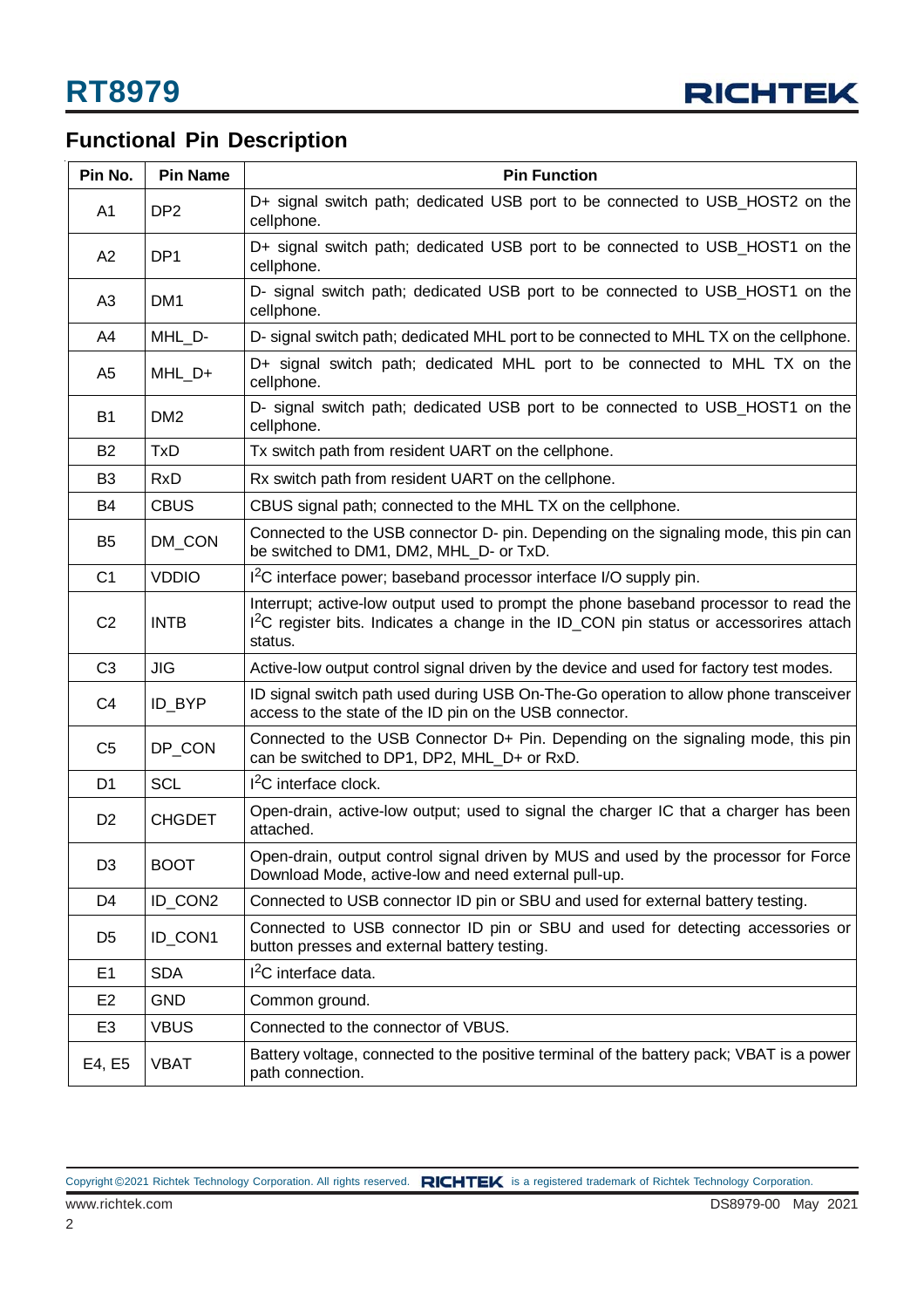## **RICHTEK**

**RT8979**

### **Functional Block Diagram**



### **Operation**

The RT8979 is a USB port accessory detector and switch of USB, UART & MHL. The RT8979 supports accessory detection function through the unique characteristics from VBUS voltage, ID resistance and USB data line status.

The RT8979 is programmable by  $I^2C$  interface and it can communicate with microprocessor.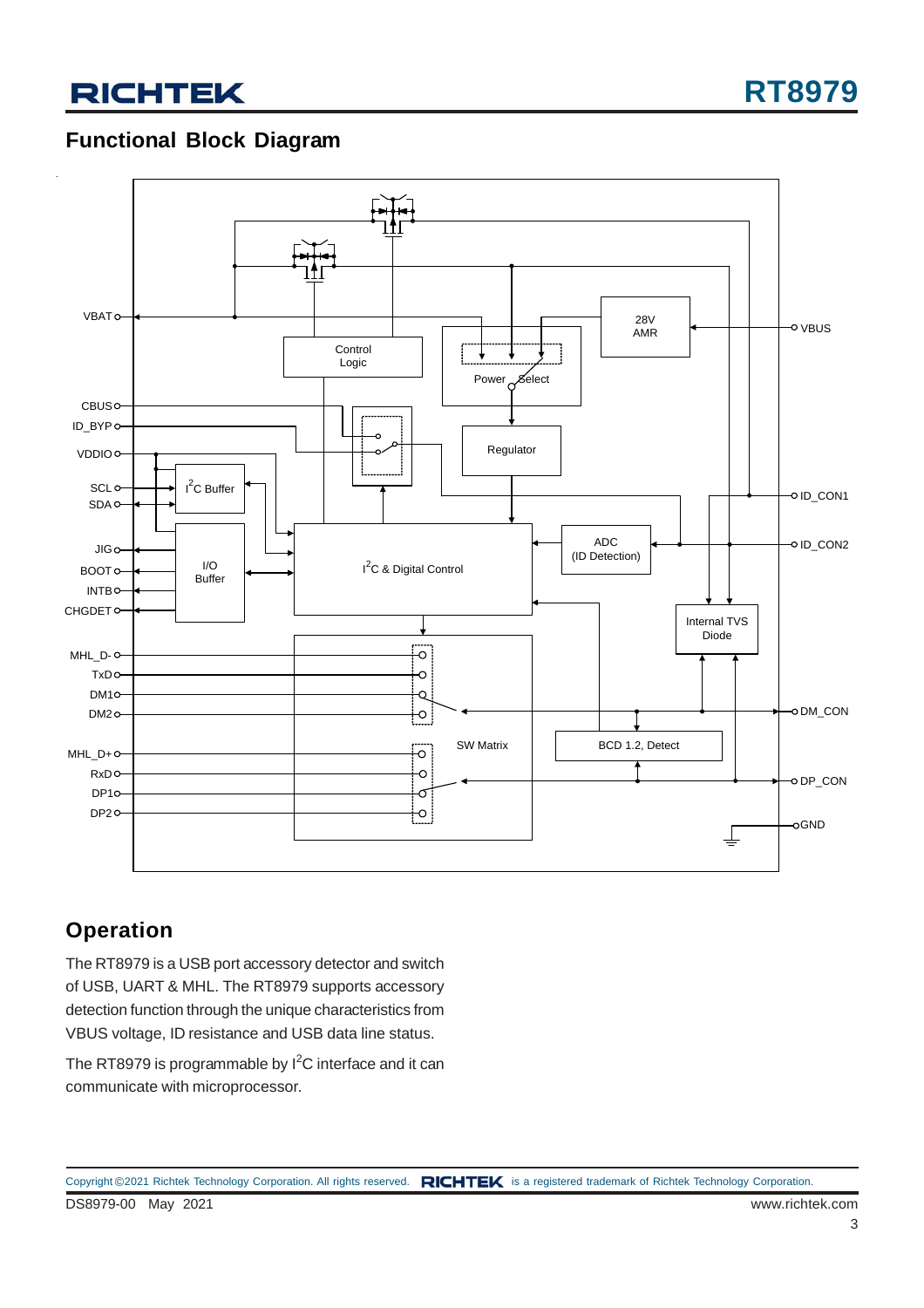

### **Absolute Maximum Ratings** (Note 1)

| • Continuous Current from ID_CON to VBAT (ID_CON1 shorted to ID_CON2) ----------------------------- Max 2.5A |  |
|--------------------------------------------------------------------------------------------------------------|--|
| • Power Dissipation, $P_D @ T_A = 25^{\circ}C$                                                               |  |
|                                                                                                              |  |
| • Package Thermal Resistance (Note 2)                                                                        |  |
|                                                                                                              |  |
|                                                                                                              |  |
|                                                                                                              |  |
|                                                                                                              |  |
| • ESD Susceptibility (Note 3)                                                                                |  |
|                                                                                                              |  |

### **Recommended Operating Conditions** (Note 4)

### **Electrical Characteristics**

 $(T_A = 25^{\circ}C$ , unless otherwise specified)

| <b>Parameter</b>                                                           | Symbol           | <b>Test Conditions</b>                             |  | Min                  | <b>Typ</b> | <b>Max</b>                 | Unit   |
|----------------------------------------------------------------------------|------------------|----------------------------------------------------|--|----------------------|------------|----------------------------|--------|
| Output High Voltage (for<br>push-pull CMOS output pins)                    | VOH PP           | $IsouRCE = 2mA$                                    |  | 0.7x<br><b>VDDIO</b> |            |                            | $\vee$ |
| Output Low Voltage (for<br>push-pull CMOS output pins)                     | VOL_PP           | $I_{SINK} = 10mA$                                  |  |                      |            | 0.4                        | $\vee$ |
| Output Low Voltage (for<br>open-drain output pins)                         | VOL_OD           | $I_{SINK} = 1mA$                                   |  | --                   |            | 0.4                        | $\vee$ |
| Logic High Input Voltage (SDA,<br>SCL)                                     | V <sub>IH</sub>  |                                                    |  | 1.4                  |            |                            | $\vee$ |
| Logic Low Input Voltage (SDA,<br>SCL)                                      | V <sub>IL</sub>  |                                                    |  |                      |            | 0.4                        | $\vee$ |
| Input pin Leakge Current<br>(SDA, SCL)                                     | <b>IINLEAK</b>   | Input Voltage 0.26 to 2.3V                         |  | $-10$                |            | 10                         | μA     |
| Low-Level Output Voltage at                                                |                  | V <sub>DDIO</sub> > 2V                             |  | 0                    |            | $0.4^{\circ}$              |        |
| 3mA Sink Current<br>(Open-Drain)                                           | VOL <sub>1</sub> | (Note 5)<br>V <sub>DDIO</sub> < 2V                 |  |                      |            | 0.2 x<br>V <sub>DDIO</sub> | $\vee$ |
| <b>Battery Supply Standby</b><br><b>Current (No Accessory</b><br>Attached) | <b>ICCSB</b>     | $VBAT = 3$ to 4.5V, no<br>Accessory static current |  |                      | 5          | 10                         | μA     |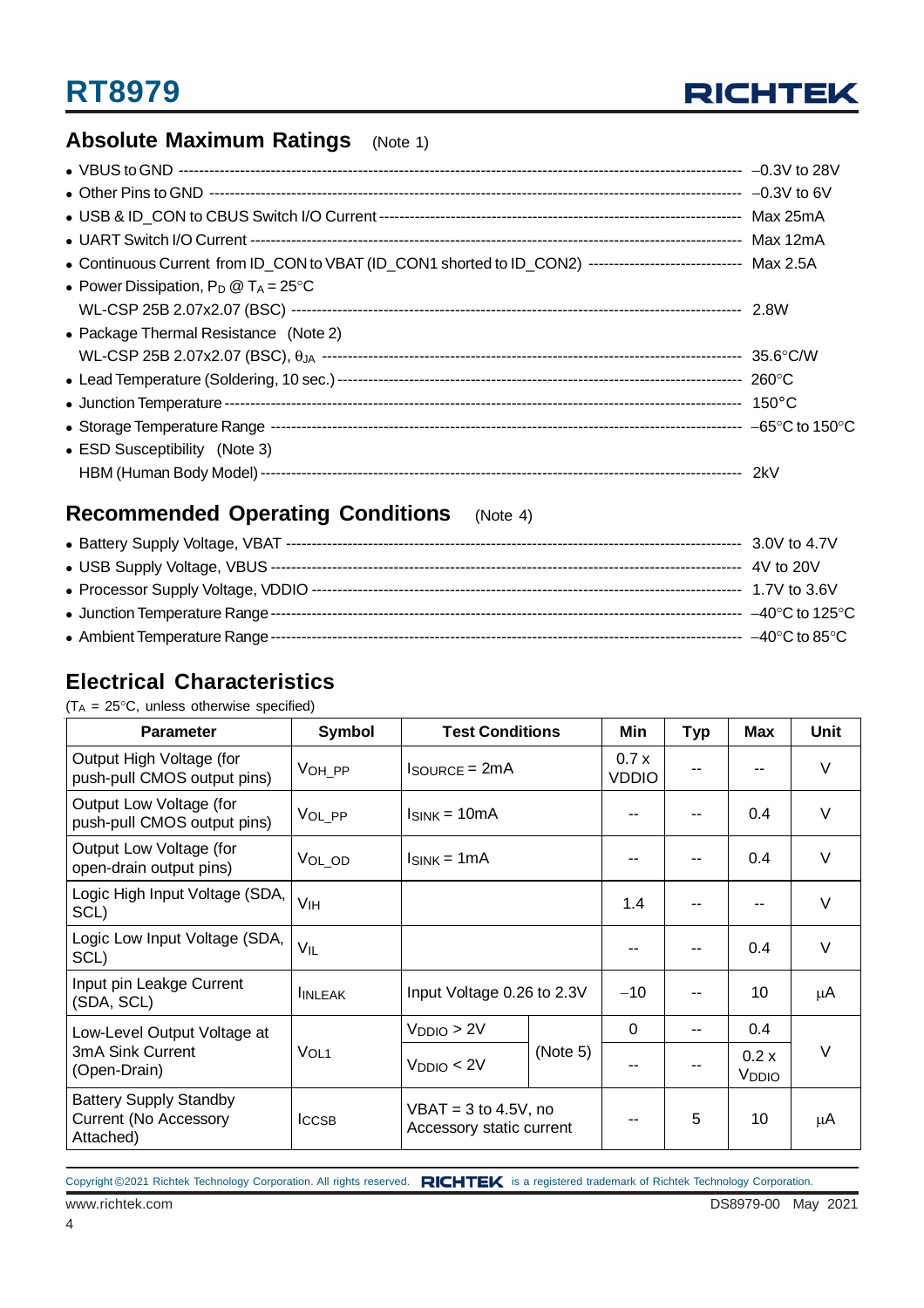## **RICHTEK**

| <b>Parameter</b>                                                              | Symbol                        | <b>Test Conditions</b>                                                                                                    | Min                      | <b>Typ</b> | Max   | Unit       |
|-------------------------------------------------------------------------------|-------------------------------|---------------------------------------------------------------------------------------------------------------------------|--------------------------|------------|-------|------------|
| <b>Battery Supply Standby</b><br><b>Current (with Accessory</b><br>Attached)  | ICCSB_ATT                     | $VBAT = 3.8V$ , with<br>Accessory's static current                                                                        | ۰.                       | 35         | 50    | μA         |
| Power Off Leakage Current On<br>Data Ports                                    | <b>IOFF_DATA</b>              | $VBAT = 0$ , $VSW = 3.6V$                                                                                                 | ۰.                       | ۰.         | 18    | μA         |
| Off-Leakage Current                                                           | INO_OFF                       | I/O Pins = $0.3V$ , VBAT =<br>3.0 to 4.5V                                                                                 | $-0.5$                   |            | 0.5   | μA         |
| <b>Current Consumption During</b><br>FM8 With Only VBAT_ID as<br>Power Supply | ICC_FM8                       | $VBAT$ _ID = 3.3 to 4.4V                                                                                                  | --                       | 60         |       | μA         |
| <b>ID_CON Short-Circuit Current</b>                                           | <b>IDSHRT</b>                 | $VBAT = 3.0$ to 4.5V,<br>Current Limit if ID_CON =<br>0V                                                                  | --                       | 5          |       | mA         |
| <b>USB 1/2 Switch Path</b>                                                    |                               |                                                                                                                           |                          |            |       |            |
| <b>USB Analog Signal Range</b>                                                | V <sub>SW_USB</sub>           | $VBUS = 5V$                                                                                                               | $\Omega$                 | ۰.         | 3.6   | V          |
| <b>USB Switch On Resistance</b>                                               | RON_USB                       | $VBAT = 3$ to 4.5V,<br>$VD+/- = OV, 0.4V$ with $I_{ON} =$<br>8 <sub>m</sub> A                                             | н.                       | 6          |       | $\Omega$   |
| DP_CON, DM_CON On<br>Capacitance                                              | CON_USB                       | $VBAT = 3.8V,$<br>$D+/- = 400mVpp,$<br>$freq = 240MHz$                                                                    | --                       | 10         |       | рF         |
| <b>OFF Capacitance</b>                                                        | COFF_USB                      | $VBAT = 3.8V,$<br>$freq = 240MHz$                                                                                         | --                       | 5          |       | рF         |
| Differential -3dB Bandwidth                                                   | <b>BW</b> (Insertion<br>loss) | VBAT = $3.0V$ to 4.5V, $V_{IN}$ =<br>400m $V_{pk-pk}$ , RL = 50 $\Omega$ , CL<br>$=$ 0pf, (on USB data paths)<br>(Note 5) | --                       | 700        |       | <b>MHz</b> |
| <b>UART Switch Path</b>                                                       |                               |                                                                                                                           |                          |            |       |            |
| <b>UART Analog Signal Range</b>                                               | V <sub>SW_UART</sub>          |                                                                                                                           | $\Omega$                 | --         | 4.4   | $\vee$     |
| <b>UART Switch On Resistance</b>                                              | RON_UART                      | $VBAT = 3.0$ to 4.5V,<br>$VD+/- = OV, 4.4V$ with $I_{ON} =$<br>2mA                                                        |                          | 28         |       | Ω          |
| <b>MHL Switch Path</b>                                                        |                               |                                                                                                                           |                          |            |       |            |
| MHL Analog Signal Range                                                       | V <sub>SW_MHL</sub>           |                                                                                                                           | 1.375                    | --         | 3.465 | V          |
| <b>MHL Switch On Resistance</b>                                               | RON_MHL                       |                                                                                                                           | $\overline{\phantom{a}}$ | 5          |       | Ω          |
| <b>VBAT MOSFET Switch Path</b>                                                |                               |                                                                                                                           |                          |            |       |            |
| VBAT MOSFET On<br>Resistance, ID_CON1 shorted<br>to ID_CON2                   | RON_FET                       | $VBAT = 3$ to 4.5V, $Ion = 1A$<br>@ Room Temperature                                                                      | --                       | 50         |       | $m\Omega$  |
| Resistance from ID_CON1 to<br>ID_CON2 when VBAT<br>MOSFET is OFF              | RIDVBAT_OFF                   | $VBAT = 3$ to 4.5V                                                                                                        | 6                        | --         |       | $M\Omega$  |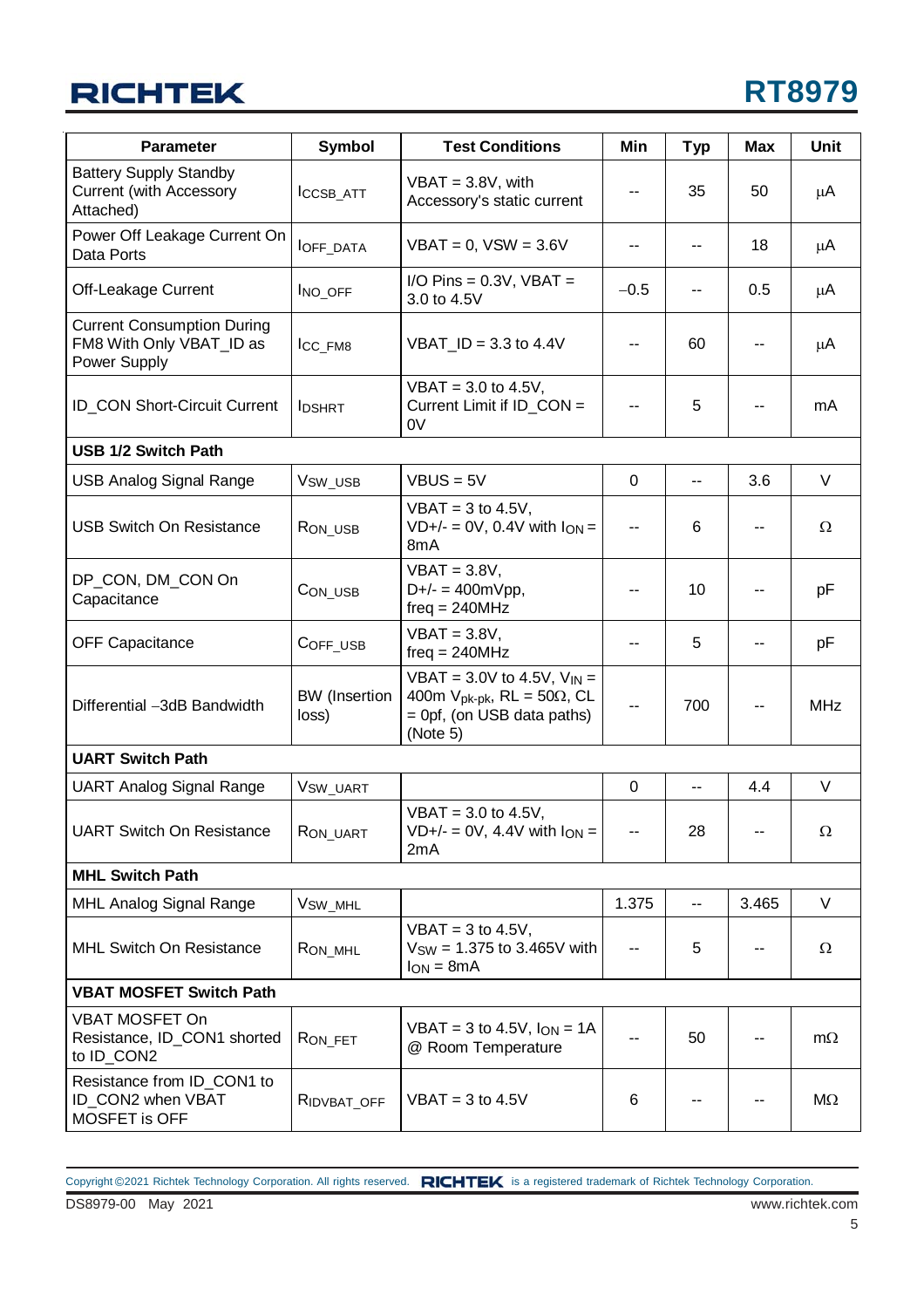

| <b>Parameter</b>                                                                                                                             | <b>Symbol</b>            | <b>Test Conditions</b>                                          | Min         | <b>Typ</b>                           | <b>Max</b> | Unit     |
|----------------------------------------------------------------------------------------------------------------------------------------------|--------------------------|-----------------------------------------------------------------|-------------|--------------------------------------|------------|----------|
| <b>ID Bypass Switch Path</b>                                                                                                                 |                          |                                                                 |             |                                      |            |          |
| ID Analog Signal Range                                                                                                                       | V <sub>SW_ID</sub>       |                                                                 | $\mathbf 0$ | $\overline{a}$                       | 1.8        | $\vee$   |
| ID Bypass Switch On<br>Resistance                                                                                                            | RON_IDBP                 | $VBAT = 3$ to 4.5V, $VSW =$<br>$0V$ , 1.8V with $I_{ON} = 10mA$ | --          | 23                                   |            | $\Omega$ |
| <b>CBUS Switch Path</b>                                                                                                                      |                          |                                                                 |             |                                      |            |          |
| <b>CBUS Analog Signal Range</b>                                                                                                              | V <sub>SW_CBUS</sub>     |                                                                 | 0           | $\overline{a}$                       | 4.4        | $\vee$   |
| <b>CBUS Switch On Resistance</b>                                                                                                             | RON_CBUS                 | $VBAT = 3$ to 4.5V, $V_{SW} =$<br>0V, 4.4V with $I_{ON} = 10mA$ | --          | 14                                   | --         | Ω        |
| <b>Switch AC Eletrical Charateristics</b>                                                                                                    |                          |                                                                 |             |                                      |            |          |
| Time after INT Mask clear to 0<br>until INTB goes Low when INT<br>Mask is set to 1                                                           | t <sub>INT_MASK</sub>    |                                                                 |             | 10                                   |            | ms       |
| Time from VBUS Valid to USB<br>Switches Turn On for SDP                                                                                      | tspppet                  |                                                                 | --          | 300                                  |            | ms       |
| Time from VBUS Valid to USB<br>Switches Turn On for CDP<br>Only                                                                              | <b>tCHGOUT</b>           |                                                                 | --          | 330                                  |            | ms       |
| Time from USB Switched<br>Closed to CHGDET output<br>Low for USB charging port<br>(CDP only)                                                 | tCHGDET                  |                                                                 |             | 300                                  |            | ms       |
| Time from ID_CON not floating<br>to INTB Low to Signal<br>Accessory attached ID_CON<br>Resistance-based only (VBUS<br>is not valid, No VBUS) | tIDDET                   |                                                                 |             | 220                                  |            | ms       |
| <b>Timeout Value for Data</b><br><b>Contact During DCD Flow</b>                                                                              | t <sub>DCD_TIMEOUT</sub> | 300 to 1200ms,<br>300ms/step, with one step<br>to disable       |             | 300<br>600<br>900<br>1200<br>Disable |            | ms       |
| Time for DCD Check the<br>Contact is Successful (DCD<br>Deglitch)                                                                            | t <sub>DCD</sub>         |                                                                 |             | 20                                   | --         | ms       |
| Time for Standard ID Detection<br>to Complete after ID Detects<br>Contact                                                                    | t <sub>ID_FLOW</sub>     |                                                                 | --          | 200                                  | --         | ms       |
| Time for Standard Charger<br>Detection Flow to Complete                                                                                      | tCHRG_FLOW               |                                                                 | --          | 300                                  | --         | ms       |
| Time from VBAT on ID_CON<br>Valid to VBAT MOSFET<br>Closed ot Time from VBAT on<br>ID_CON Invalid to VBAT<br>MOSFET Open                     | t <sub>VBAT_FET</sub>    |                                                                 | --          | 5                                    | --         | ms       |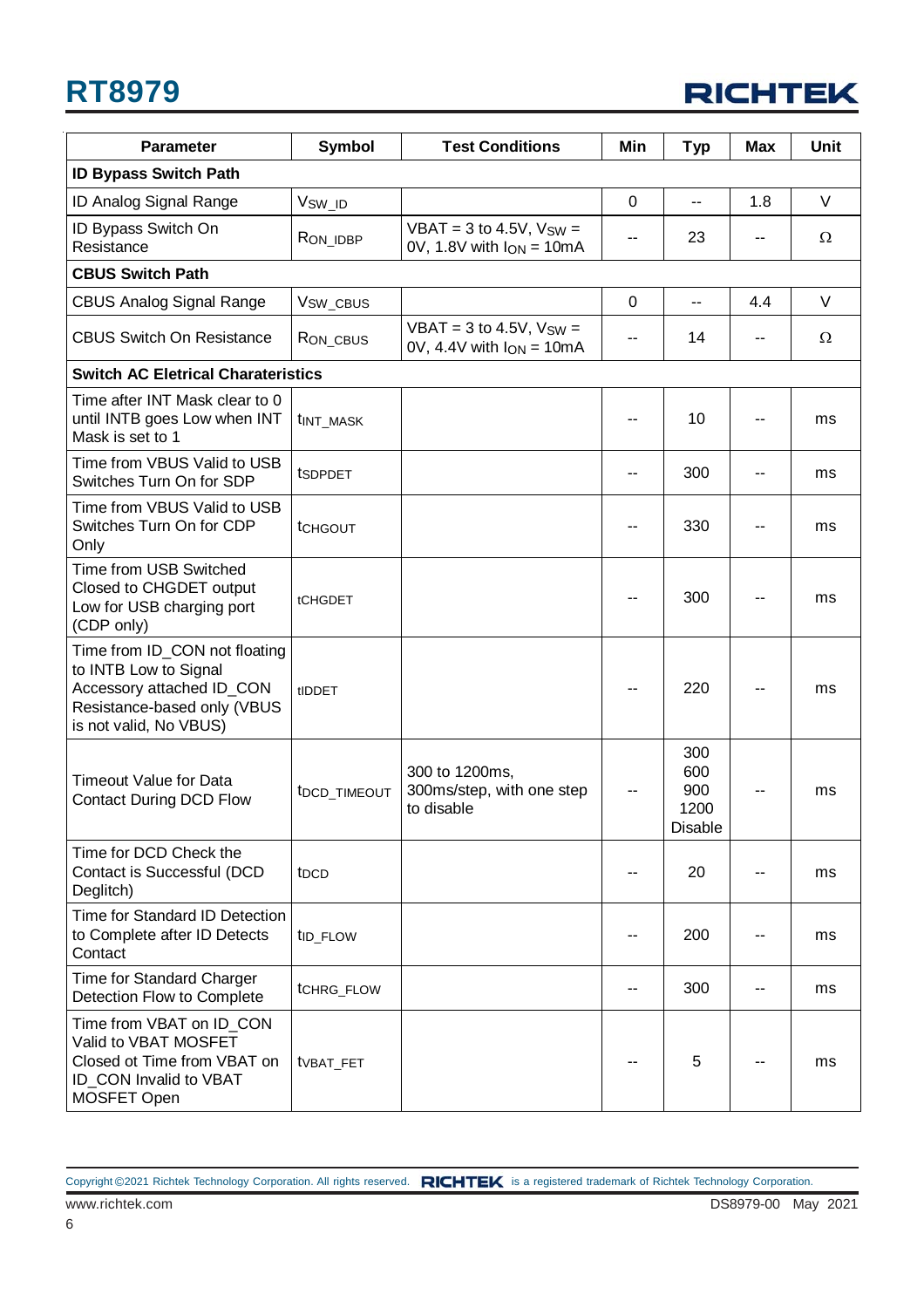## **RICHTEK**

| <b>Parameter</b>                                                                                                         | <b>Symbol</b>            | <b>Test Conditions</b>  | Min         | <b>Typ</b> | Max            | <b>Unit</b> |
|--------------------------------------------------------------------------------------------------------------------------|--------------------------|-------------------------|-------------|------------|----------------|-------------|
| Time from VBUS Invalid to<br><b>VBAT MOSFET Closed, Only</b><br><b>Applied to Factory Mode</b><br>Phone-Off Leakage Mode | tNOVBUS_FET              |                         |             | 50         |                | ms          |
| Time from ID_CON not<br>floating to BOOT LOW to<br>signal that this is force-<br>downloading mode                        | trid_boot                |                         |             | 200        |                | ms          |
| <b>JIG BOX Timing</b>                                                                                                    |                          |                         |             |            |                |             |
| Time from VBUS Valid to RID<br>on ID CON Attached                                                                        | t <sub>VBUS</sub> _RID   |                         |             | 10         | 200            | ms          |
| Time from RID Attached to<br>VBAT on ID_CON Applied                                                                      | t <sub>RID_VBAT</sub>    |                         | 400         | --         | --             | ms          |
| Time from JIG High to VBUS<br>Removed                                                                                    | tBAT_OFF                 |                         | 10          |            |                | ms          |
| Time from VBAT on ID_CON<br>Valid to VBUS Removed                                                                        | tvbat_novbus             |                         | 100         | 200        | --             | ms          |
| Time from VBUS Valid to<br>VBAT on ID_CON Removed                                                                        | tvBUS_NOVBAT             |                         | 600         | 700        | --             | ms          |
| Time VBUS invalid to next<br>VBUS applied, only applied to<br>force download mode without<br>VBAT (FM5)                  | t <sub>NOVBUS_VBUS</sub> |                         | 80          |            |                | ms          |
| Trim from ID_CON not floating<br>to VBUS applied in force<br>download mode with battery<br>(FM3)                         | t <sub>RID_VBUS</sub>    |                         | 250         |            |                | ms          |
| <b>RID Resistance Switching</b><br><b>Time for Factory Mode</b>                                                          | t <sub>FM_RID</sub>      |                         | 30          | --         | 70             | ms          |
| Step Voltage for Falling Edge<br>of VBAT on ID CON                                                                       | VFSTEP_ID                |                         | --          | 2.65       |                | V           |
| Step Voltage for Falling Edge<br>of VBUS                                                                                 | VFSTEP_VBUS              |                         |             | 3.2        |                | $\vee$      |
| Rising Time of VBAT on<br>ID_CON                                                                                         | t <sub>r</sub> VBAT_ID   | Voltage from 10% to 90% | 10          | --         | 50             | ms          |
| <b>1<sup>2</sup>C AC Electrical Characteristics</b>                                                                      |                          |                         |             |            |                |             |
| <b>SCL Clock Frequency</b>                                                                                               | fscl                     |                         | $\mathbf 0$ | --         | 400            | kHz         |
| Hold Time (Repeated) START<br>Condition                                                                                  | t <sub>HD;</sub> STA     |                         | 0.6         | --         | --             | $\mu$ s     |
| Low Period of SCL Clock                                                                                                  | t <sub>LOW</sub>         |                         | 1.3         | $-$        | $\overline{a}$ | $\mu$ S     |
| <b>High Period of SCL Clock</b>                                                                                          | <b>t</b> HIGH            |                         | 0.8         | --         | --             | μS          |
| Set-Up Time for Repeated<br><b>START Condition</b>                                                                       | tsu;sta                  |                         | 0.6         | --         | --             | $\mu$ S     |
| Data Hold Time                                                                                                           | t <sub>HD;DAT</sub>      |                         | $\pmb{0}$   | --         | 0.9            | $\mu$ s     |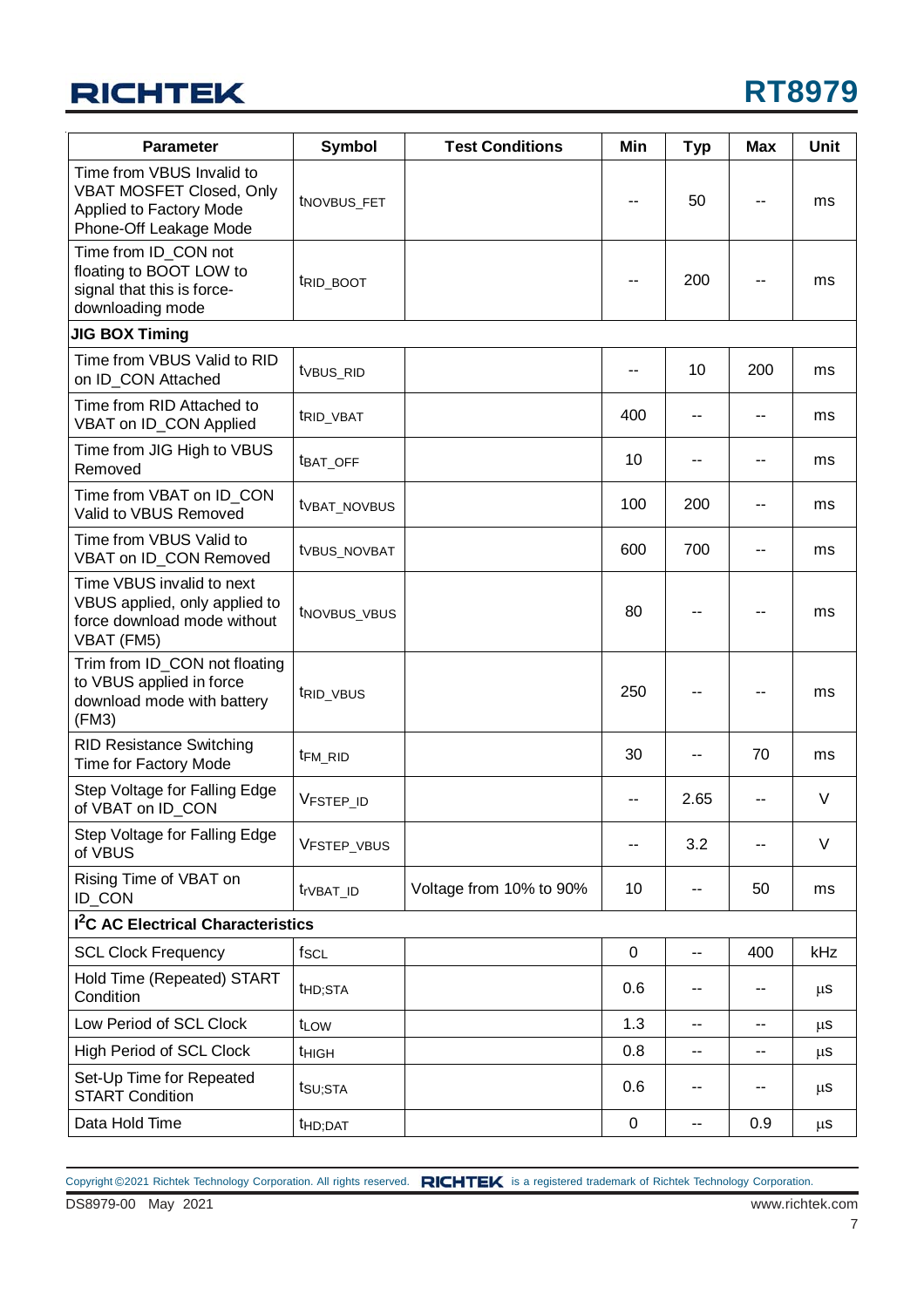

| <b>Parameter</b>                                                 | Symbol           | <b>Test Conditions</b> | Min | <b>Typ</b> | <b>Max</b> | Unit    |
|------------------------------------------------------------------|------------------|------------------------|-----|------------|------------|---------|
| Data Set-Up Time                                                 | tsu:DAT          |                        | 150 | --         |            | ns      |
| Rise Time of SDA and SCL<br>Signals                              | tr               |                        | 20  | $-$        | 300        | ns      |
| Fall Time of SDA and SCL<br>Signals                              | tf               |                        | 20  | $-$        | 300        | ns      |
| Set-Up Time for STOP<br>Condition                                | tsu;sto          |                        | 0.6 |            |            | $\mu$ S |
| Bus-Free Time between Stop<br>and Start Condition                | t <sub>BUF</sub> |                        | 1.3 | --         | --         | $\mu$ S |
| Pulse width of spikes that must<br>be suppressed by input filter | tsp              | (Note 5)               | 0   | $-$        | 100        | ns      |

**Note 1.** Stresses beyond those listed under "Absolute Maximum Ratings" may cause permanent damage to the device. These are stress ratings only, and functional operation of the device at these or any other conditions beyond those indicated in the operational sections of the specifications is not implied. Exposure to absolute maximum rating conditions may affect device reliability.

- Note 2.  $θ<sub>JA</sub>$  is measured under natural convection (still air) at T<sub>A</sub> = 25°C with the component mounted on a high effectivethermal-conductivity four-layer test board on a JEDEC 51-7 thermal measurement standard.
- **Note 3.** Devices are ESD sensitive. Handling precaution is recommended.
- **Note 4.** The device is not guaranteed to function outside its operating conditions.
- **Note 5.** These items are GBD.

Copyright ©2021 Richtek Technology Corporation. All rights reserved. RICHTEK is a registered trademark of Richtek Technology Corporation.

8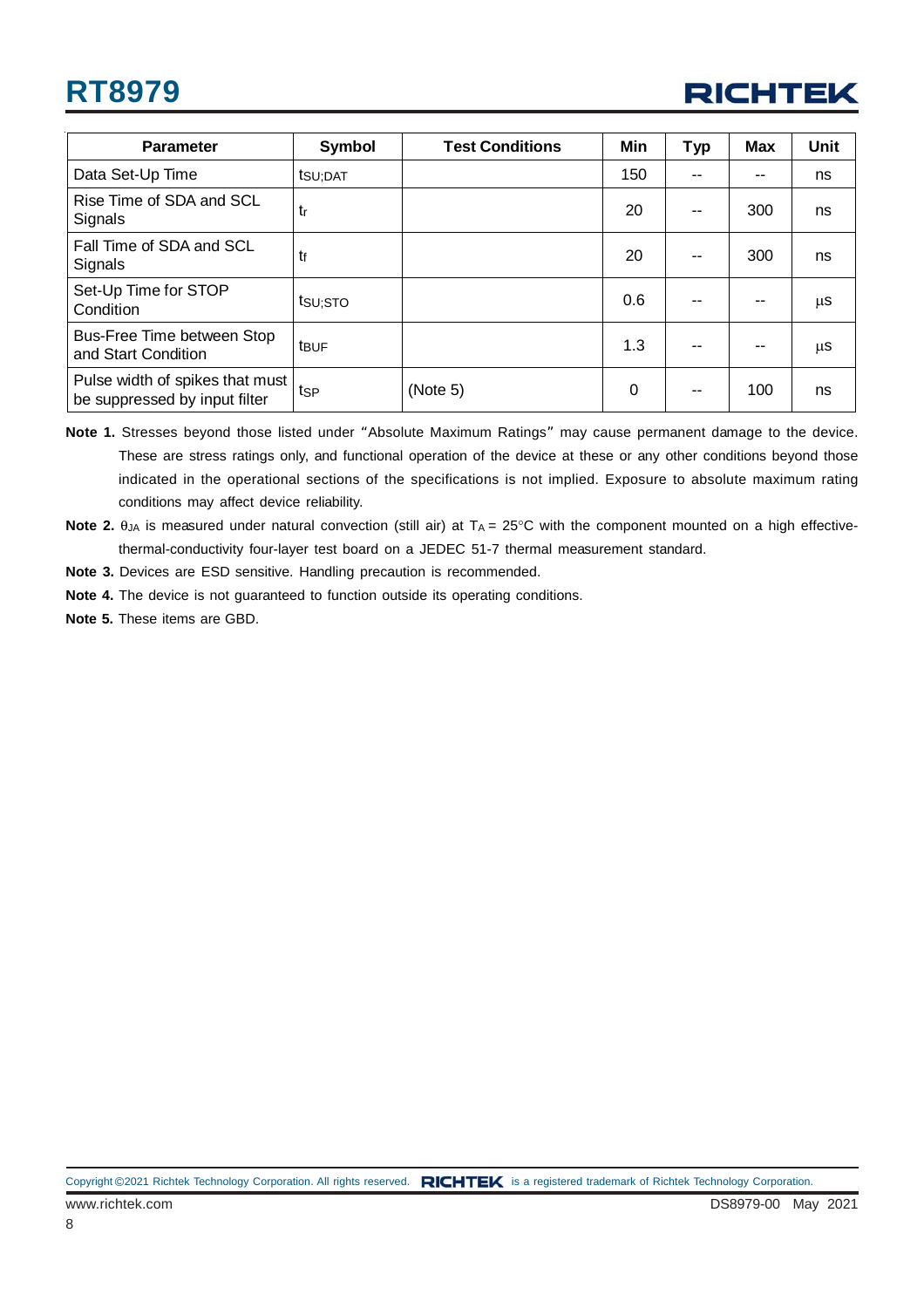### **Typical Application Circuit**

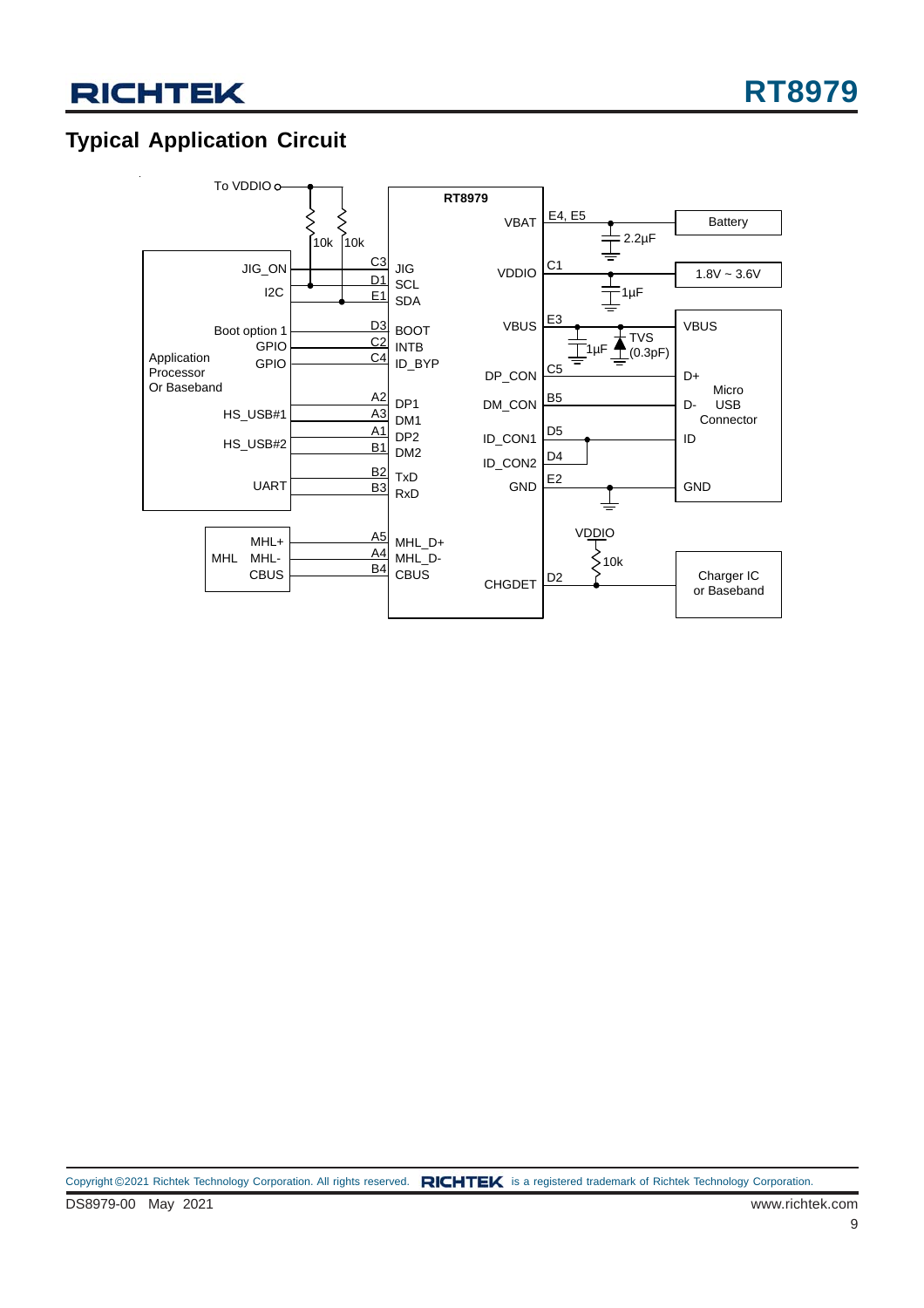

### **Application Information**

#### **Power States Combinations**

When power is first applied, the device is reset, all the registers are initialized to the default values shown in the register table.

All the combinations of V<sub>BUS</sub>, V<sub>BAT</sub>, power on ID\_CON and V<sub>DDIO</sub> are shown in Table 1.

V<sub>BAT</sub> is used as the primary power supply for normal operation. V<sub>DDIO</sub> is the dedicated IO voltage and is only used for I<sup>2</sup>C interface and interrupt processing within the RT8979.

| <b>V<sub>BUS</sub></b> | <b>VBAT</b>    | Power on<br><b>ID_CON</b> | V <sub>DDIO</sub> | <b>Power State</b>          | <b>Processor</b><br><b>Communication</b><br>(I <sup>2</sup> C & Interrupts) | <b>Detection VBUS</b><br>& ID_CON |  |
|------------------------|----------------|---------------------------|-------------------|-----------------------------|-----------------------------------------------------------------------------|-----------------------------------|--|
| N                      | $\overline{N}$ | $\mathsf{N}$              | $\mathsf{N}$      | Power Down                  | <b>NO</b>                                                                   | <b>NO</b>                         |  |
| $\mathsf{N}$           | $\overline{N}$ | $\mathsf{N}$              | Y                 |                             | <b>ILLEGAL STATE</b>                                                        |                                   |  |
| $\mathsf{N}$           | $\mathsf{N}$   | Y                         | $\mathsf{N}$      | Powered from<br>ID_CON      | <b>NO</b>                                                                   | <b>NO</b>                         |  |
| $\mathsf{N}$           | N              | Y                         | Y                 | Powered from<br>ID_CON      | <b>YES</b>                                                                  | <b>NO</b>                         |  |
| $\mathsf{N}$           | Y              | $\mathsf{N}$              | $\mathsf{N}$      | Powered from<br><b>VBAT</b> | <b>NO</b>                                                                   | <b>YES</b>                        |  |
| $\mathsf{N}$           | Y              | ${\sf N}$                 | Υ                 | Powered from<br><b>VBAT</b> | <b>YES</b>                                                                  | <b>YES</b>                        |  |
| N                      | Y              | Y                         | $\mathsf{N}$      |                             | <b>ILLEGAL STATE</b>                                                        |                                   |  |
| N                      | Y              | Y                         | Y                 |                             | <b>ILLEGAL STATE</b>                                                        |                                   |  |
| Y                      | $\mathsf{N}$   | N                         | $\mathsf{N}$      | Powered from<br><b>VBUS</b> | <b>NO</b>                                                                   | <b>YES</b>                        |  |
| Y                      | $\mathsf{N}$   | $\mathsf{N}$              | Y                 | Powered from<br><b>VBUS</b> | <b>YES</b>                                                                  | <b>YES</b>                        |  |
| Y                      | $\mathsf{N}$   | Y                         | $\mathsf{N}$      | Powered from<br><b>VBUS</b> | <b>NO</b>                                                                   | <b>NO</b>                         |  |
| Y                      | $\mathsf{N}$   | Y                         | Y                 | Powered from<br><b>VBUS</b> | <b>YES</b>                                                                  | <b>NO</b>                         |  |
| Y                      | Y              | $\mathsf{N}$              | $\mathsf{N}$      | Powered from<br><b>VBAT</b> | <b>NO</b>                                                                   | <b>YES</b>                        |  |
| Y                      | Y              | ${\sf N}$                 | Υ                 | Powered from<br><b>VBAT</b> | <b>YES</b>                                                                  | <b>YES</b>                        |  |
| Y                      | Y              | Y                         | ${\sf N}$         |                             | <b>ILLEGAL STATE</b>                                                        |                                   |  |
| Y                      | Y              | Υ                         | Y                 |                             | <b>ILLEGAL STATE</b>                                                        |                                   |  |

#### **Table 1. Power States Combinations**

Copyright ©2021 Richtek Technology Corporation. All rights reserved. RICHTEK is a registered trademark of Richtek Technology Corporation.

www.richtek.com DS8979-00 May 2021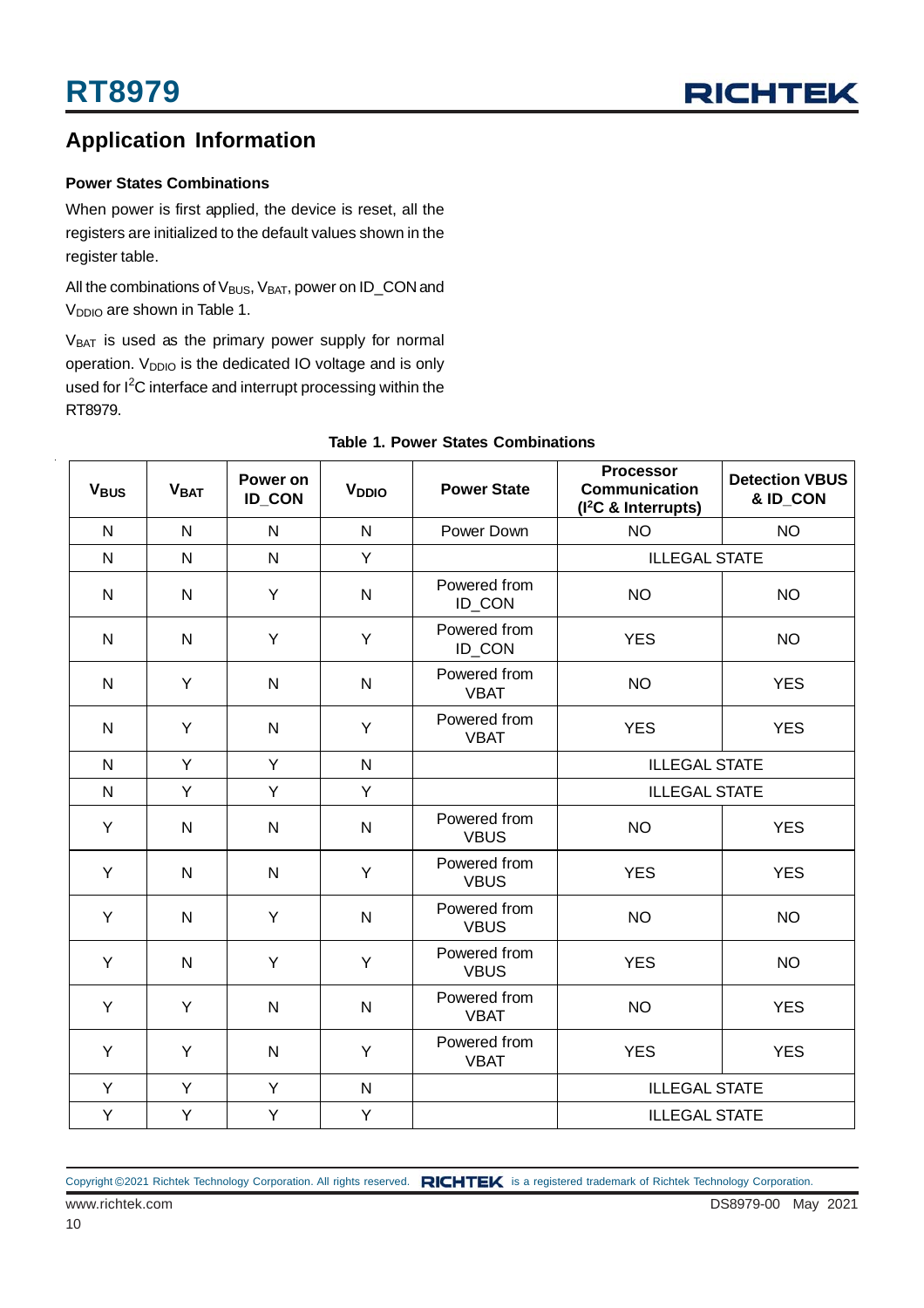## **RICHTEK**

#### **Device Identification**

The RT8979 supports multiple accessories by detecting unique characteristics including VBUS voltage, ID resistance and USB data line status. These characteristics are shown in Table 2 to Table 3.

|                  |         | ID CON Resistance to GND ( $k\Omega$ ) |        |                                                            |                          |  |
|------------------|---------|----------------------------------------|--------|------------------------------------------------------------|--------------------------|--|
| <b>ADC Value</b> | Min.    | Typ.                                   | Max.   | <b>Accessory Detected</b>                                  |                          |  |
| 00000            | 0.00    | 0.00                                   | 0.01   | <b>USB OTG Mode</b>                                        |                          |  |
| 00001            | 0.80    | 1.00                                   | 1.20   | <b>MHL Cable</b>                                           |                          |  |
| 00010            | 1.94    | 2.00                                   | 2.06   | Battery Charge Test (FM1)                                  |                          |  |
| 00011            | 2.53    | 2.60                                   | 2.68   | Factory Mode Boot USB (FM2)                                |                          |  |
| 00100            | 3.12    | 3.21                                   | 3.30   | Force download with battery (FM3)                          |                          |  |
| 00101            | 3.90    | 4.01                                   | 4.13   | Factory Mode Boot UART (FM4)                               |                          |  |
| 00110            | 4.68    | 4.82                                   | 4.96   | For download without battery (FM5)                         |                          |  |
| 00111            | 5.85    | 6.03                                   | 6.21   | Battery Discharge Test (FM6)                               |                          |  |
| 01000            | 7.79    | 8.03                                   | 8.27   | RF Calibration (FM7)                                       | <b>Factory Test Mode</b> |  |
| 01001            | 9.73    | 10.03                                  | 10.33  | Phone-off Current Drain Test (FM8)                         |                          |  |
| 01010            | 11.67   | 12.03                                  | 12.39  | MHL BIST (FM9)                                             |                          |  |
| 01011            | 14.03   | 14.46                                  | 14.89  | RF calibration with Communication<br>Processor (CP) (FM10) |                          |  |
| 01100            | 16.75   | 17.26                                  | 17.77  | Factory Mode Boot USB with CP<br>(FM11)                    |                          |  |
| 01101            | 19.89   | 20.50                                  | 21.11  | Reserved Accessory 1                                       |                          |  |
| 01110            | 23.35   | 24.07                                  | 24.79  | Reserved Accessory 2                                       |                          |  |
| 01111            | 27.27   | 28.70                                  | 30.13  | Reserved Accessory 3                                       |                          |  |
| 10000            | 32.98   | 34.0                                   | 35.02  | Reserved Accessory 4                                       |                          |  |
| 10001            | 39.00   | 40.20                                  | 41.40  | Reserved Accessory 5                                       |                          |  |
| 10010            | 48.41   | 49.90                                  | 51.39  | Reserved Accessory 6                                       |                          |  |
| 10011            | 62.96   | 64.90                                  | 66.84  | Reserved Accessory 7                                       |                          |  |
| 10100            | 76.10   | 80.70                                  | 84.10  | <b>Customer Accessory 1</b>                                |                          |  |
| 10101            | 98.94   | 102.00                                 | 105.10 | <b>Customer Accessory 2</b>                                |                          |  |
| 10110            | 115.00  | 121.00                                 | 127.00 | <b>Customer Accessory 3</b>                                |                          |  |
| 10111            | 143.00  | 150.00                                 | 157.00 | <b>UART Cable</b>                                          |                          |  |
| 11000            | 198.00  | 200.00                                 | 202.00 | <b>Customer Accessory 4</b>                                |                          |  |
| 11001            | 247.30  | 255.00                                 | 262.70 | Reserved Accessory 10                                      |                          |  |
| 11010            | 291.90  | 301.00                                 | 310.10 | Reserved Accessory 11                                      |                          |  |
| 11011            | 347.00  | 365.00                                 | 383.00 | <b>Customer Accessory 5</b>                                |                          |  |
| 11100            | 428.70  | 442.00                                 | 455.30 | <b>Customer Accessory 6</b>                                |                          |  |
| 11101            | 600.40  | 619.00                                 | 637.60 | Reserved Accessory 12                                      |                          |  |
| 11110            | 750.00  | 1000.00                                | 105.00 | <b>Customer Accessory 7</b>                                |                          |  |
| 11111            | 6000.00 | Open                                   |        | CDP, SDP, CDP                                              |                          |  |

#### **Table 2. ADC Selection Table**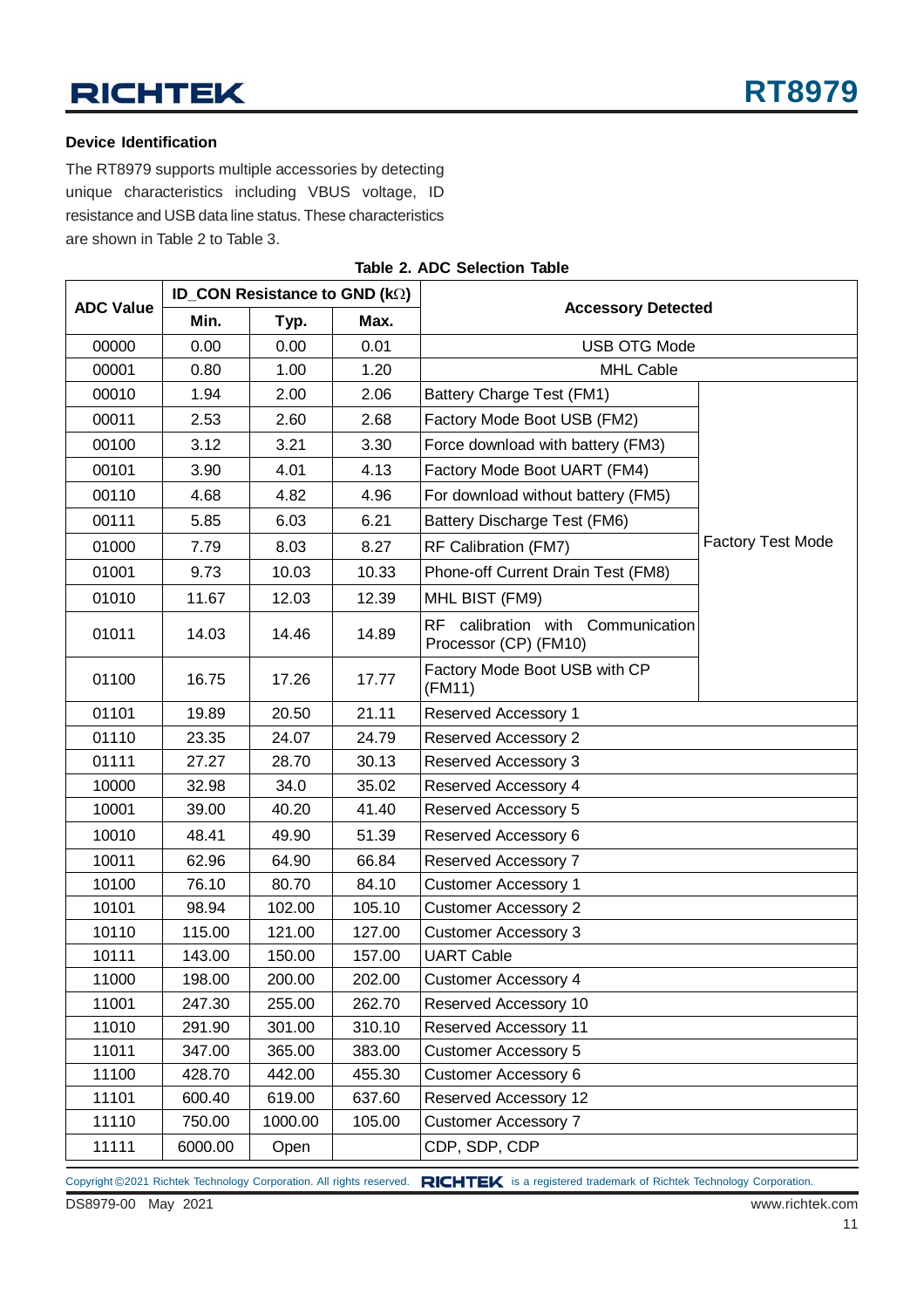

| <b>Configuration Type</b> | DP CON          | <b>DM CON</b>   | <b>ID CON</b> | <b>BOOT</b> | <b>JIG</b> | CHG_DET    |
|---------------------------|-----------------|-----------------|---------------|-------------|------------|------------|
| <b>UART</b>               | <b>RxD</b>      | TxD             | <b>OPEN</b>   | HI-Z        | <b>LOW</b> | HI-Z       |
| <b>USB</b>                | DP <sub>1</sub> | DM <sub>1</sub> | <b>ID BYP</b> | HI-Z        | <b>LOW</b> | $HI-Z$     |
| <b>SDP</b>                | DP <sub>1</sub> | DM <sub>1</sub> | <b>ID BYP</b> | HI-Z        | LOW        | <b>LOW</b> |
| <b>CDP</b>                | DP <sub>1</sub> | DM <sub>1</sub> | <b>ID BYP</b> | $HI-Z$      | LOW        | $HI-Z$     |
| MHL                       | MHL_D+          | MHL D-          | <b>CBUS</b>   | HI-Z        | <b>LOW</b> | $HI-Z$     |
| <b>DCP</b>                | DP <sub>1</sub> | DM <sub>1</sub> | <b>OPEN</b>   | HI-Z        | <b>LOW</b> | <b>LOW</b> |
| <b>Customer Accessory</b> | <b>OPEN</b>     | <b>OPEN</b>     | <b>OPEN</b>   | HI-Z        | LOW        | $HI-Z$     |
| <b>Reserved Accessory</b> | <b>OPEN</b>     | <b>OPEN</b>     | <b>OPEN</b>   | $HI-Z$      | <b>LOW</b> | $HI-Z$     |

**Table 3. Automatic Accessory Configuration**

#### **Factory-Mode Accessories**

The RT8979 supports up to eleven different Factory Modes (FM). These modes are entered by detecting different R<sub>ID</sub> resistor values. The ID\_CON pin is also used to provide power in several modes by closing the VBAT MOSFET.

- $\bullet$  FM1 Battery Charge Test  $\rightarrow$  Tests charger & battery
- $\bullet$  FM2 USB Test Boot  $\rightarrow$  Tests the USB using AP
- $\bullet$  FM3 Force-Download Mode with Battery  $\rightarrow$  Enter AP force download mode with internal battery
- $\bullet$  FM4 UART Test Boot ON  $\rightarrow$  Tests the UART path
- $\bullet$  FM5 Force-Download Mode without Battery  $\rightarrow$  Enter AP force download mode without internal battery
- $\bullet$  FM6 Battery Discharge Test  $\rightarrow$  Tests the phone battery discharge
- $\bullet$  FM7 RF Calibration  $\rightarrow$  Tests the RF section of the phone using AP
- $\bullet$  FM8 Phone-Off Current Drain Test  $\rightarrow$  Tests the current drain when the phone is off
- FM9 MHL BIST→ Mobile High Definition Link Built-In Self-Test
- FM10 RF Calibration with CP  $\rightarrow$  Tests the RF section of the phone using Baseband
- FM11 USB Test Boot with CP  $\rightarrow$  Tests the USB path using Baseband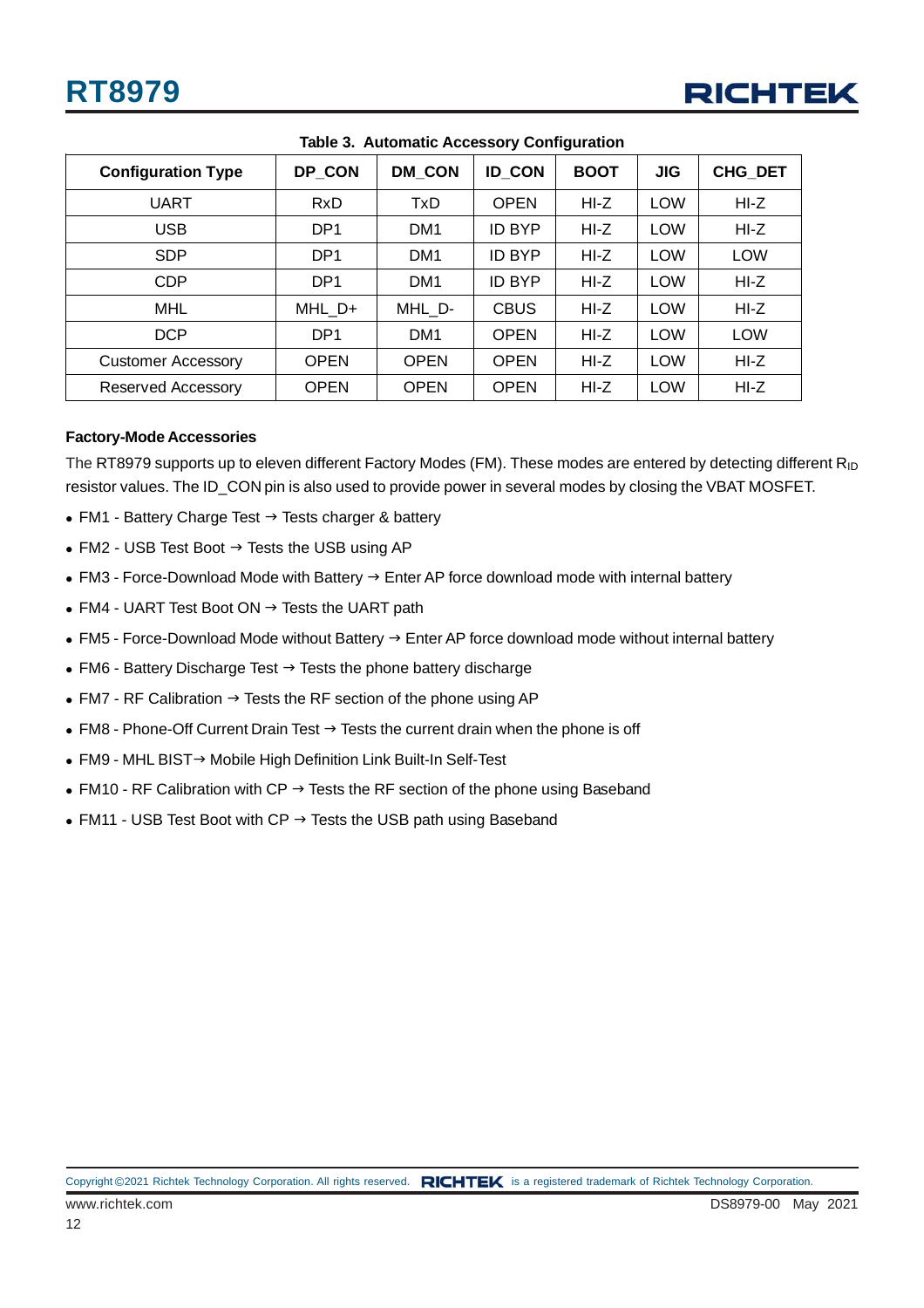|                 | <b>JIGBOX</b>          |                   |      |                | RT8979          |                  |                 |                 |            |        |                    |
|-----------------|------------------------|-------------------|------|----------------|-----------------|------------------|-----------------|-----------------|------------|--------|--------------------|
| <b>Sequence</b> | <b>ID JIG</b>          | VBUS JIG   DM JIG |      | <b>IDM JIG</b> | <b>VBUS</b>     | <b>ID CON</b>    | DP CON          | DM_CON          | <b>JIG</b> |        | <b>BOOTICHGDET</b> |
|                 | Floating               | 5V                | Open | Open           | <b>VBUS JIG</b> | <b>Detection</b> | Open            | Open            | <b>LOW</b> | Hi-Z   | $Hi-Z$             |
| 2               | $2k\Omega$             | 5V                | Open | Open           | VBUS JIG        | <b>OPEN</b>      | DP <sub>1</sub> | DM <sub>1</sub> | <b>LOW</b> | Hi-Z   | $Hi-Z$             |
| 3               | VBAT                   | 5V                | Open | Open           | VBUS JIG        | VBAT             | DP1             | DM <sub>1</sub> | <b>LOW</b> | Hi-Z   | $Hi-Z$             |
| 4               | <b>Monitor Current</b> |                   |      | VBUS JIG       | <b>VBAT</b>     | DP <sub>1</sub>  | DM <sub>1</sub> | <b>LOW</b>      | Hi-Z       | $Hi-Z$ |                    |
| 5               | $2k\Omega$             | 5V                | Open | Open           | VBUS JIG        | Detection        | Open            | Open            | <b>LOW</b> | Hi-Z   | $Hi-Z$             |

**Table 4. FM1 - Battery Charge Test**

#### **Table 5. FM2 - USB Test Boot**

| Sequence |                | <b>JIGBOX</b>          |                 |                 |                 | RT8979        |                 |                 |            |        |                    |  |  |
|----------|----------------|------------------------|-----------------|-----------------|-----------------|---------------|-----------------|-----------------|------------|--------|--------------------|--|--|
|          | <b>ID JIG</b>  | <b>VBUS JIGI</b>       | $DM$ JIG        | <b>DM JIG</b>   | <b>VBUS</b>     | <b>ID CON</b> | DP_CON          | <b>DM CON</b>   | JIG        |        | <b>BOOTICHGDET</b> |  |  |
|          | Floating       | 5V                     | Open            | Open            | VBUS JIG        | Detection     | Open            | Open            | LOW        | Hi-Z   | Hi-Z               |  |  |
| 2        | $2.604k\Omega$ | 5V                     | DP <sub>1</sub> | DM <sub>1</sub> | <b>VBUS JIG</b> | <b>OPEN</b>   | DP <sub>1</sub> | DM <sub>1</sub> | <b>LOW</b> | Hi-Z   | $Hi-Z$             |  |  |
| 3        | VBAT           | 5V                     | DP <sub>1</sub> | DM <sub>1</sub> | <b>VBUS JIG</b> | VBAT          | DP <sub>1</sub> | DM <sub>1</sub> | LOW        | Hi-Z   | $Hi-Z$             |  |  |
| 4        |                | <b>Monitor Current</b> |                 | <b>Test USB</b> | <b>VBUS JIG</b> | VBAT          | DP <sub>1</sub> | DM <sub>1</sub> | LOW        | $Hi-Z$ | Hi-Z               |  |  |
| 5        | $2.604k\Omega$ | 5V                     | Open            | Open            | VBUS JIG        | Detection     | Open            | Open            | LOW        | Hi-Z   | $Hi-Z$             |  |  |

#### **Table 6. FM4 - UART Test Boot ON**

| <b>Sequence!</b> |                 | <b>JIGBOX</b>          |                 |                 |                 | RT8979        |            |            |     |      |                    |  |  |
|------------------|-----------------|------------------------|-----------------|-----------------|-----------------|---------------|------------|------------|-----|------|--------------------|--|--|
|                  | <b>ID JIG</b>   | <b>VBUS JIG</b>        | DM JIG          | DM JIG          | <b>VBUS</b>     | <b>ID CON</b> | DP CON     | DM_CON     | JIG |      | <b>BOOTICHGDET</b> |  |  |
|                  | Floating        | 5V                     | Open            | Open            | VBUS JIG I      | Detection     | Open       | Open       | LOW | Hi-Z | $Hi-Z$             |  |  |
| $\mathcal{P}$    | 4.014k $\Omega$ | 5V                     | DP <sub>1</sub> | DM <sub>1</sub> | <b>VBUS JIG</b> | <b>OPEN</b>   | <b>RxD</b> | TxD        | LOW | Hi-Z | Hi-Z               |  |  |
| 3                | <b>VBAT</b>     | 5V                     | DP <sub>1</sub> | DM <sub>1</sub> | VBUS JIG        | VBAT          | <b>RxD</b> | <b>TxD</b> | LOW | Hi-Z | $Hi-Z$             |  |  |
| 4                |                 | <b>Monitor Current</b> |                 | <b>Test USB</b> | VBUS JIG        | VBAT          | <b>RxD</b> | <b>TxD</b> | LOW | Hi-Z | $Hi-Z$             |  |  |
| 5                | $4.014k\Omega$  | 5V                     | Open            | Open            | VBUS_JIG        | Detection     | Open       | Open       | LOW | Hi-Z | $Hi-Z$             |  |  |

#### **Table 7. FM11 - USB Test Boot with CP**

| <b>Sequence</b> |               | <b>JIGBOX</b>          |                 |                 |                 | <b>RT8979</b> |                 |                 |            |        |                    |  |  |
|-----------------|---------------|------------------------|-----------------|-----------------|-----------------|---------------|-----------------|-----------------|------------|--------|--------------------|--|--|
|                 | <b>ID JIG</b> | <b>VBUS JIG</b>        | <b>DM JIG</b>   | IDM JIG         | <b>VBUS</b>     | <b>ID CON</b> | DP CON          | <b>DM CON</b>   | JIG        |        | <b>BOOTICHGDET</b> |  |  |
|                 | Floating      | 5V                     | Open            | Open            | VBUS JIG        | Detection     | Open            | Open            | LOW        | Hi-Z   | Hi-Z               |  |  |
| $\overline{2}$  | 17.26kΩ       | 5V                     | DP <sub>2</sub> | DM <sub>2</sub> | <b>VBUS JIG</b> | <b>OPEN</b>   | DP <sub>2</sub> | DM <sub>2</sub> | <b>LOW</b> | Hi-Z   | $Hi-Z$             |  |  |
| 3               | VBAT          | 5V                     | DP <sub>2</sub> | DM <sub>2</sub> | <b>VBUS JIG</b> | <b>VBAT</b>   | DP <sub>2</sub> | DM <sub>2</sub> | <b>LOW</b> | Hi-Z   | $Hi-Z$             |  |  |
| 4               |               | <b>Monitor Current</b> |                 | <b>Test USB</b> | VBUS JIG        | VBAT          | DP <sub>2</sub> | DM <sub>2</sub> | LOW        | $Hi-Z$ | $Hi-Z$             |  |  |
| 5               | 17.26kΩ       | 5V                     | Open            | Open            | <b>VBUS JIG</b> | Detection     | Open            | Open            | <b>LOW</b> | Hi-Z   | $Hi-Z$             |  |  |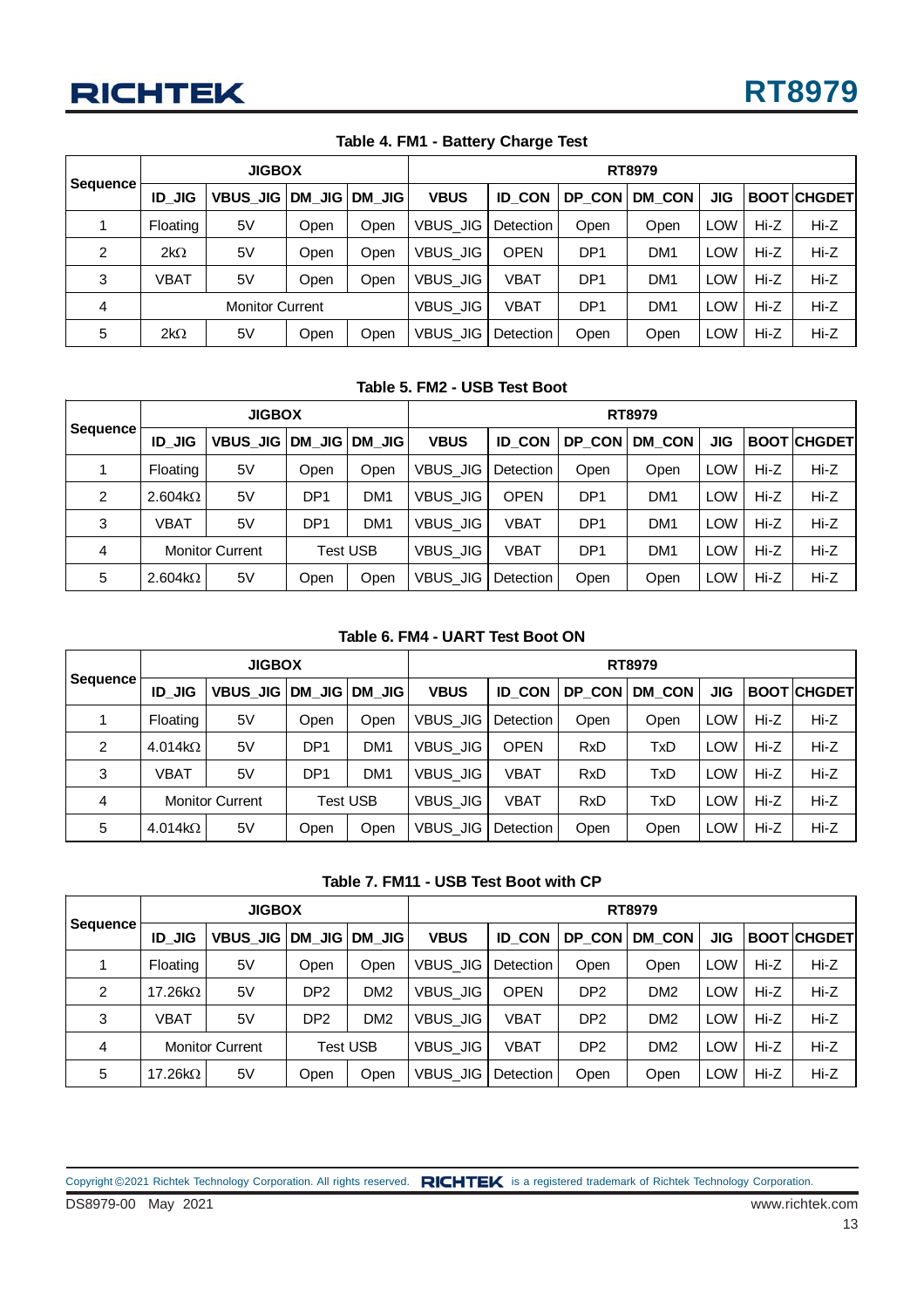





Figure 1. Timing for FM1/2/4/11

|                       |                |                   |                 |                 | T 9190 DOMINOUM MOUG MINI DUNOT I |                  |                 |                 |            |            |                      |  |  |
|-----------------------|----------------|-------------------|-----------------|-----------------|-----------------------------------|------------------|-----------------|-----------------|------------|------------|----------------------|--|--|
|                       |                | <b>JIGBOX</b>     |                 |                 |                                   | RT8979           |                 |                 |            |            |                      |  |  |
| Sequence <sub>r</sub> | <b>ID JIG</b>  | <b>VBUS JIG</b>   | DM JIG          | DM JIG          | <b>VBUS</b>                       | <b>ID CON</b>    | DP CON          | <b>DM CON</b>   | JIG        |            | <b>IBOOTI CHGDET</b> |  |  |
|                       | Floating       | 0V                | Open            | Open            | <b>VBUS JIG</b>                   | <b>Detection</b> | Open            | Open            | <b>LOW</b> | $Hi-Z$     | $Hi-Z$               |  |  |
| $\overline{2}$        | $3.208k\Omega$ | 0V                | DP <sub>1</sub> | DM <sub>1</sub> | <b>VBUS JIG</b>                   | <b>OPEN</b>      | DP <sub>1</sub> | DM <sub>1</sub> | LOW        | <b>LOW</b> | Hi-Z                 |  |  |
| 3                     | $3.208k\Omega$ | 5V                | DP <sub>1</sub> | DM <sub>1</sub> | <b>VBUS JIG</b>                   | <b>VBAT</b>      | DP <sub>1</sub> | DM <sub>1</sub> | <b>LOW</b> | <b>LOW</b> | Hi-Z                 |  |  |
| 4                     |                | Force Downloading |                 |                 | <b>VBUS JIG</b>                   | <b>VBAT</b>      | DP <sub>1</sub> | DM <sub>1</sub> | <b>LOW</b> | <b>LOW</b> | Hi-Z                 |  |  |
| 5                     | $3.208k\Omega$ | 5V                | Open            | Open            | <b>VBUS JIG</b>                   | Detection        | Open            | Open            | <b>LOW</b> | $Hi-Z$     | Hi-Z                 |  |  |

#### **Table 8. FM3 - Force-Download Mode with Battery**



Figure 2. Timing for FM3

|  |  |  | Copyright ©2021 Richtek Technology Corporation. All rights reserved. RICHTEK is a registered trademark of Richtek Technology Corporation. |  |
|--|--|--|-------------------------------------------------------------------------------------------------------------------------------------------|--|
|--|--|--|-------------------------------------------------------------------------------------------------------------------------------------------|--|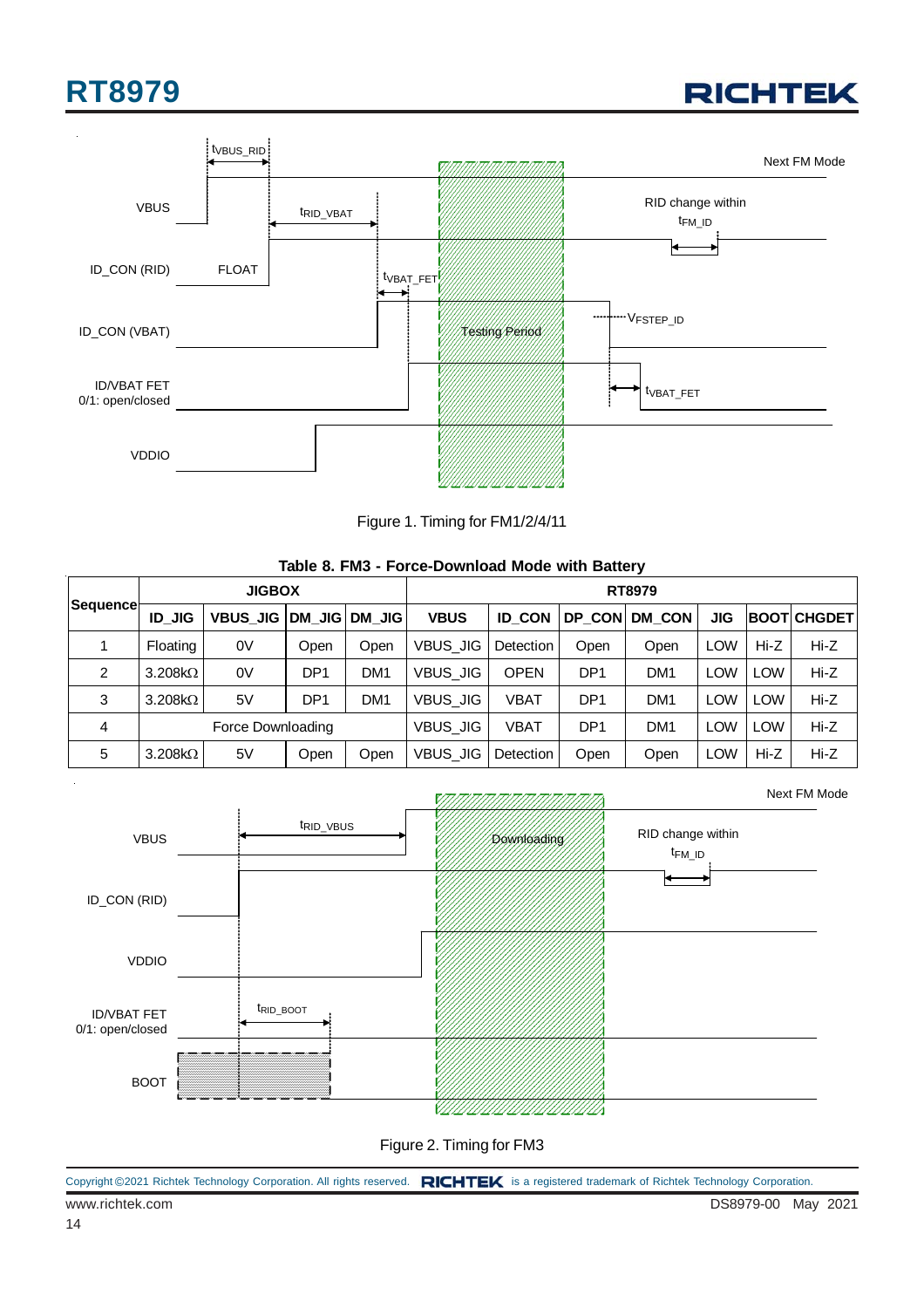| Sequence       |                   | <b>JIGBOX</b>    |                 |                 |                 | <b>RT8979</b> |                 |                 |            |            |                    |  |  |
|----------------|-------------------|------------------|-----------------|-----------------|-----------------|---------------|-----------------|-----------------|------------|------------|--------------------|--|--|
|                | <b>ID JIG</b>     | <b>VBUS JIGI</b> | DM JIG          | DM JIG          | <b>VBUS</b>     | <b>ID CON</b> | <b>IDP CON</b>  | <b>DM CON</b>   | <b>JIG</b> |            | <b>BOOTICHGDET</b> |  |  |
|                | Floating          | 5V               | Open            | Open            | VBUS JIG        | Detection     | Open            | Open            | <b>LOW</b> | Hi-Z       | $Hi-Z$             |  |  |
| $\overline{2}$ | 4.82 $k\Omega$    | 5V               | DP <sub>1</sub> | DM <sub>1</sub> | <b>VBUS_JIG</b> | <b>OPEN</b>   | DP <sub>1</sub> | DM <sub>1</sub> | <b>LOW</b> | <b>LOW</b> | Hi-Z               |  |  |
| 3              | VBAT              | 0V               | DP <sub>1</sub> | DM <sub>1</sub> | VBUS JIG        | <b>VBAT</b>   | DP <sub>1</sub> | DM <sub>1</sub> | <b>LOW</b> | <b>LOW</b> | $Hi-Z$             |  |  |
| 4              | Force Downloading |                  |                 |                 | <b>VBUS JIG</b> | VBAT          | DP <sub>1</sub> | DM <sub>1</sub> | <b>LOW</b> | <b>LOW</b> | $Hi-Z$             |  |  |
| 5              | 4.82 $k\Omega$    | 5V               | Open            | Open            | <b>VBUS JIG</b> | Detection     | Open            | Open            | <b>LOW</b> | Hi-Z       | Hi-Z               |  |  |

| Table 9. FM5 - Force-Download Mode without Battery |  |  |
|----------------------------------------------------|--|--|
|----------------------------------------------------|--|--|



Figure 3. Timing for FM5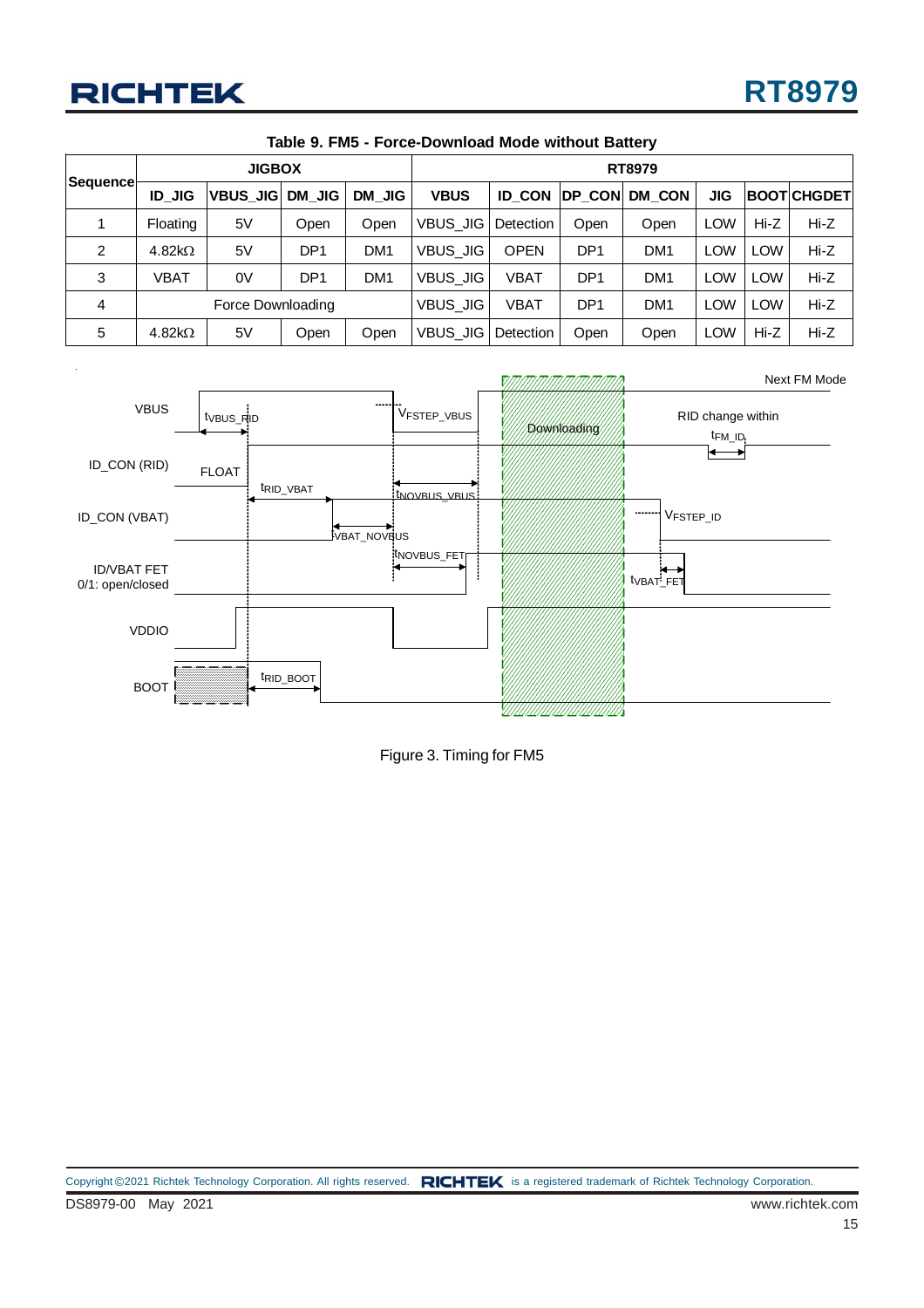

| Sequence       |               | <b>JIGBOX</b>          |        |        | <b>RT8979</b> |               |      |               |             |        |                    |  |
|----------------|---------------|------------------------|--------|--------|---------------|---------------|------|---------------|-------------|--------|--------------------|--|
|                | <b>ID JIG</b> | <b>VBUS JIG</b>        | DM JIG | DM JIG | <b>VBUS</b>   | <b>ID CON</b> |      | DP CON DM CON | JIG         |        | <b>BOOTICHGDET</b> |  |
|                | Floating      | 5V                     | Open   | Open   | VBUS JIG      | Detection     | Open | Open          | <b>LOW</b>  | $Hi-Z$ | $Hi-Z$             |  |
| 2              | $6.03k\Omega$ | 5V                     | Open   | Open   | VBUS JIG      | <b>OPEN</b>   | Open | Open          | <b>HIGH</b> | $Hi-Z$ | $Hi-Z$             |  |
| 3              | VBAT          | 0V                     | Open   | Open   | VBUS JIG      | <b>VBAT</b>   | Open | Open          | <b>HIGH</b> | $Hi-Z$ | $Hi-Z$             |  |
| $\overline{4}$ |               | <b>Monitor Current</b> |        |        | VBUS JIG      | VBAT          | Open | Open          | <b>HIGH</b> | Hi-Z   | $Hi-Z$             |  |
| 5              | $6.03k\Omega$ | 5V                     | Open   | Open   | VBUS JIG      | Detection     | Open | Open          | <b>LOW</b>  | $Hi-Z$ | $Hi-Z$             |  |

#### **Table 20. FM6 - Battery Discharge Test**



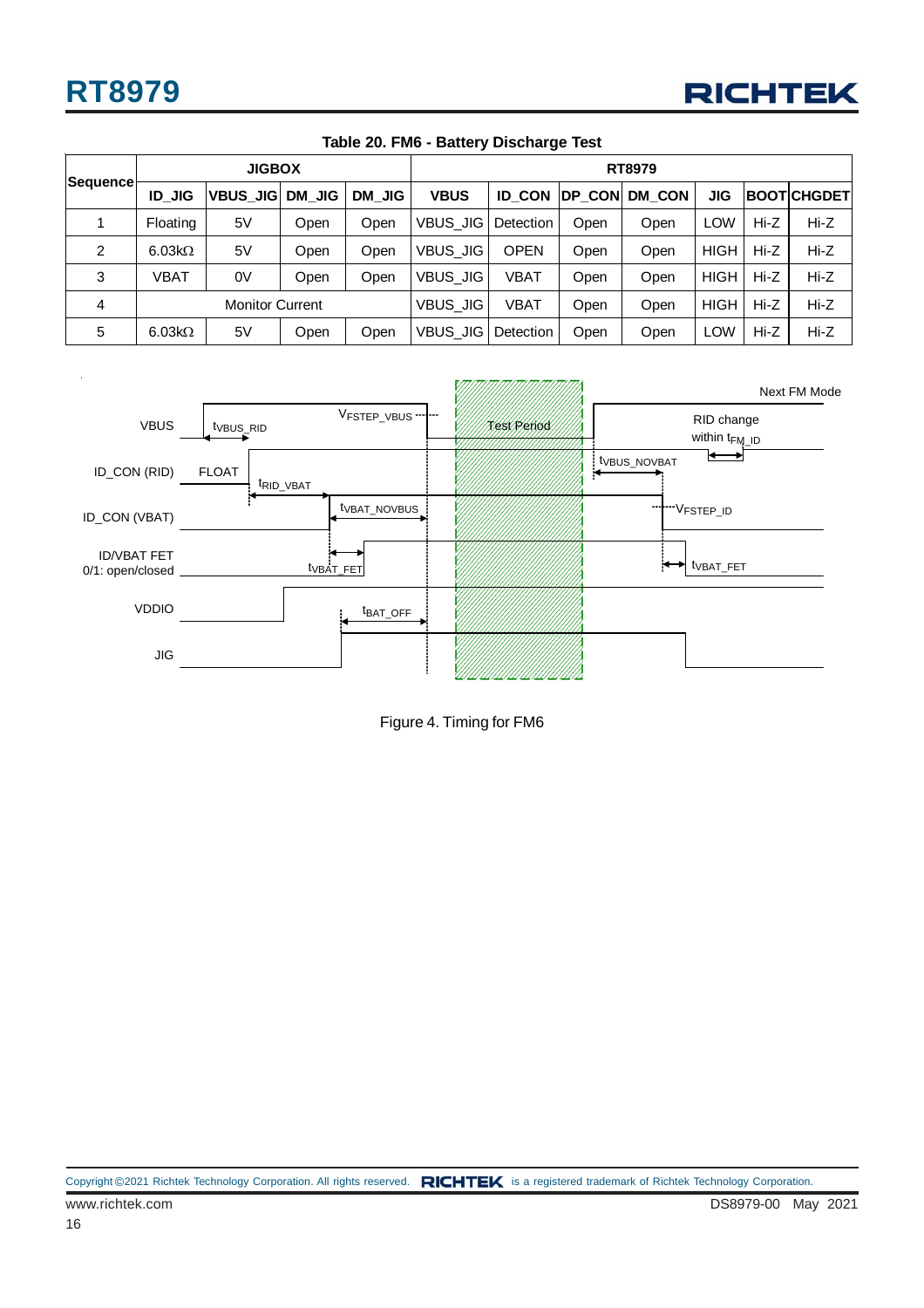| Sequence       |                       | <b>JIGBOX</b>   |                 |                 |                     | <b>RT8979</b> |                 |                 |            |      |                    |  |
|----------------|-----------------------|-----------------|-----------------|-----------------|---------------------|---------------|-----------------|-----------------|------------|------|--------------------|--|
|                | <b>ID JIG</b>         | <b>VBUS JIG</b> | DM JIG          | DM JIG          | <b>VBUS</b>         | <b>ID CON</b> | <b>DP CON</b>   | <b>DM CON</b>   | <b>JIG</b> |      | <b>BOOTICHGDET</b> |  |
|                | Floating              | 5V              | Open            | Open            | <b>VBUS JIG</b>     | Detection     | Open            | Open            | LOW        | Hi-Z | $Hi-Z$             |  |
| $\overline{2}$ | $8.03k\Omega$         | 5V              | DP <sub>1</sub> | DM <sub>1</sub> | <b>VBUS JIG</b>     | <b>OPEN</b>   | DP <sub>1</sub> | DM <sub>1</sub> | <b>LOW</b> | Hi-Z | $Hi-Z$             |  |
| 3              | <b>JIG_VBAT</b>       | 0V              | DP <sub>1</sub> | DM <sub>1</sub> | VBUS_JIG   JIG_VBAT |               | DP <sub>1</sub> | DM <sub>1</sub> | <b>LOW</b> | Hi-Z | $Hi-Z$             |  |
| 4              | <b>RF Calibration</b> |                 |                 |                 | VBUS_JIG   JIG_VBAT |               | DP <sub>1</sub> | DM <sub>1</sub> | <b>LOW</b> | Hi-Z | $Hi-Z$             |  |
| 5              | $8.03k\Omega$         | 5V              | Open            | Open            | <b>VBUS JIG</b>     | Detection     | Open            | Open            | LOW        | Hi-Z | $Hi-Z$             |  |

#### **Table 21. FM7 - RF Calibration**

#### **Table 22. FM10 - RF Calibration with CP**

| Sequence |                       | <b>JIGBOX</b>   |                 |                 |                          | <b>RT8979</b> |                 |                 |            |        |                    |  |  |
|----------|-----------------------|-----------------|-----------------|-----------------|--------------------------|---------------|-----------------|-----------------|------------|--------|--------------------|--|--|
|          | <b>ID JIG</b>         | <b>VBUS JIG</b> | DM JIG          | DM JIG          | <b>VBUS</b>              | <b>ID CON</b> | <b>IDP CONI</b> | <b>DM CON</b>   | <b>JIG</b> |        | <b>BOOTICHGDET</b> |  |  |
|          | Floating              | 5V              | Open            | Open            | VBUS JIG                 | Detection     | Open            | Open            | <b>LOW</b> | Hi-Z   | $Hi-Z$             |  |  |
| 2        | 14.46kW               | 5V              | DP <sub>2</sub> | DM <sub>2</sub> | <b>VBUS JIG</b>          | <b>OPEN</b>   | DP <sub>2</sub> | DM <sub>2</sub> | LOW        | $Hi-Z$ | $Hi-Z$             |  |  |
| 3        | <b>JIG_VBAT</b>       | 0V              | DP <sub>2</sub> | DM <sub>2</sub> | VBUS_JIG   JIG_VBAT      |               | DP <sub>2</sub> | DM <sub>2</sub> | <b>LOW</b> | $Hi-Z$ | $Hi-Z$             |  |  |
| 4        | <b>RF Calibration</b> |                 |                 |                 | <b>VBUS JIG JIG VBAT</b> |               | DP <sub>2</sub> | DM <sub>2</sub> | LOW        | Hi-Z   | $Hi-Z$             |  |  |
| 5        | 14.46 $k\Omega$       | 5V              | Open            | Open            | VBUS_JIG                 | Detection     | Open            | Open            | <b>LOW</b> | $Hi-Z$ | $Hi-Z$             |  |  |



Figure 5. Timing for FM7/10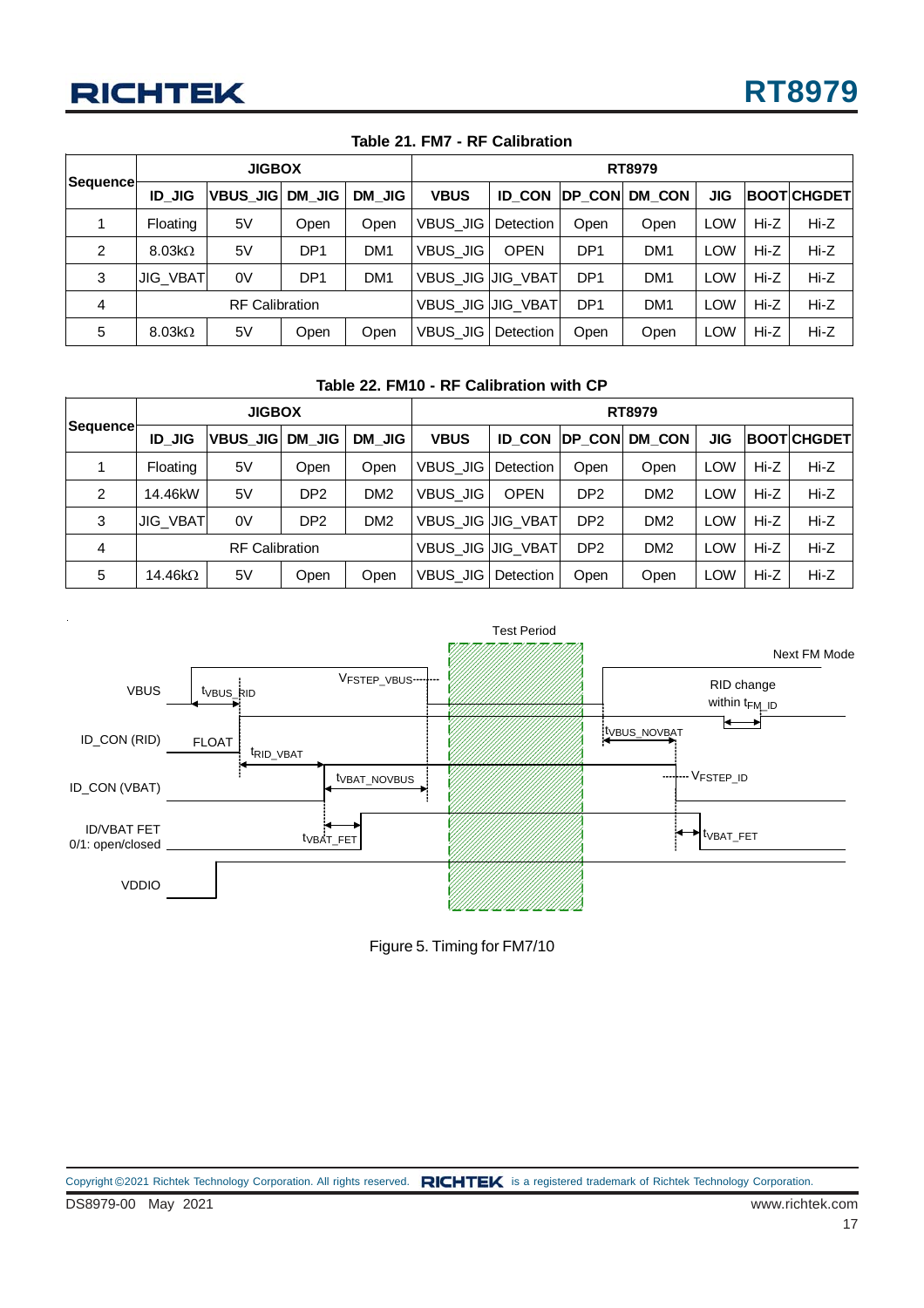

| <b>Sequence</b> |                        | <b>JIGBOX</b>   |        |        |                 | <b>RT8979</b> |      |               |             |        |                    |  |  |
|-----------------|------------------------|-----------------|--------|--------|-----------------|---------------|------|---------------|-------------|--------|--------------------|--|--|
|                 | <b>ID JIG</b>          | <b>VBUS JIG</b> | DM JIG | DM JIG | <b>VBUS</b>     | <b>ID CON</b> |      | DP_CON DM_CON | JIG         |        | <b>BOOTICHGDET</b> |  |  |
|                 | <b>Floating</b>        | 5V              | Open   | Open   | <b>VBUS JIG</b> | Detection     | Open | Open          | <b>LOW</b>  | $Hi-Z$ | Hi-Z               |  |  |
| 2               | 10.03 $k\Omega$        | 5V              | Open   | Open   | <b>VBUS JIG</b> | <b>OPEN</b>   | Open | Open          | <b>HIGH</b> | Hi-Z   | Hi-Z               |  |  |
| 3               | VBAT                   | 0V              | Open   | Open   | <b>VBUS JIG</b> | VBAT          | Open | Open          | <b>HIGH</b> | Hi-Z   | $Hi-Z$             |  |  |
| 4               | <b>Monitor Current</b> |                 |        |        | <b>VBUS JIG</b> | <b>VBAT</b>   | Open | Open          | <b>HIGH</b> | Hi-Z   | $Hi-Z$             |  |  |
| 5               | $10.03k\Omega$         | 5V              | Open   | Open   | <b>VBUS JIG</b> | Detection     | Open | Open          | <b>LOW</b>  | Hi-Z   | Hi-Z               |  |  |

#### **Table 23. FM8 - Phone-Off Current Drain Test**



Figure 6. Timing for FM8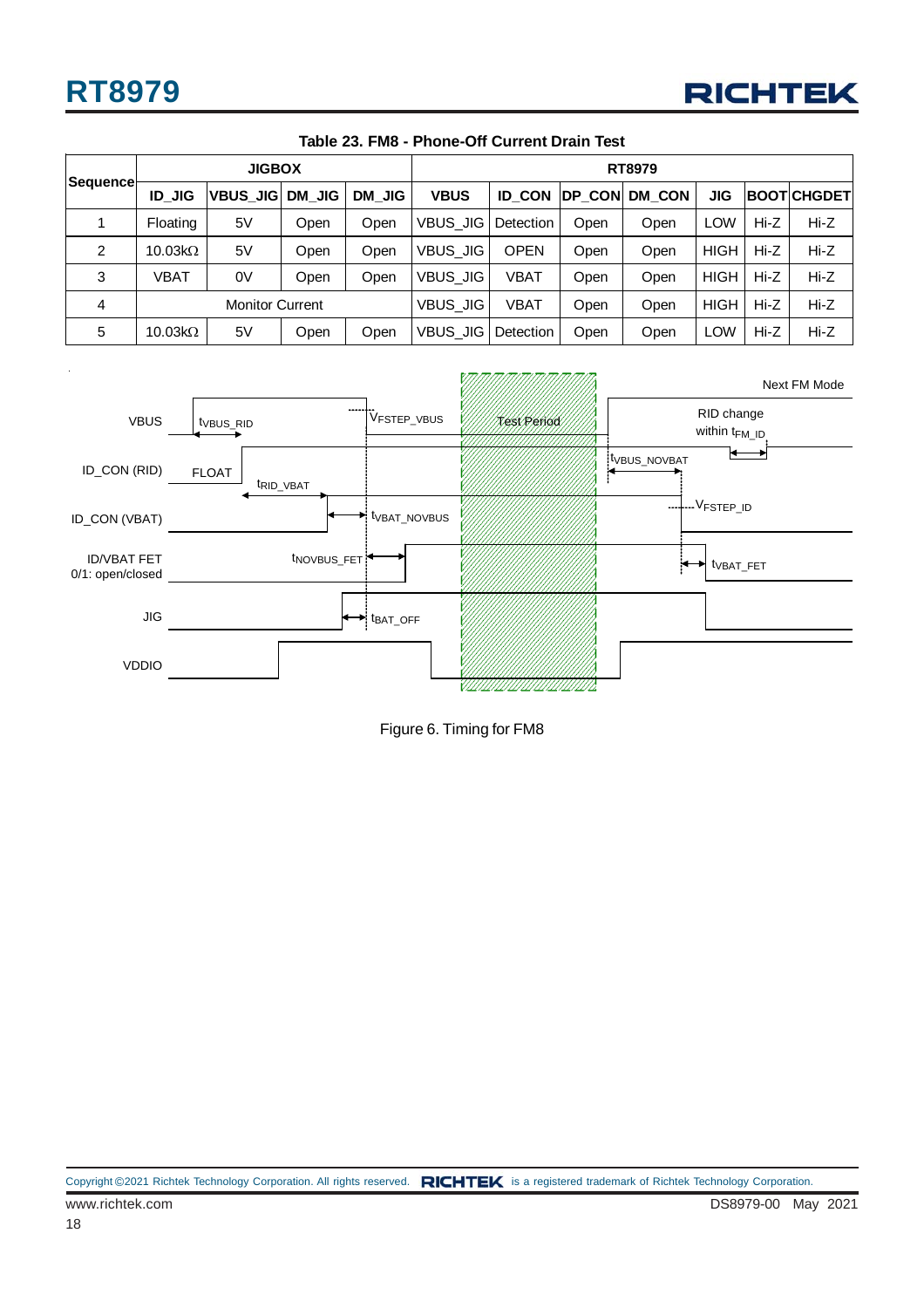| Sequence |                        | <b>JIGBOX</b>   |        |        |                  | RT8979             |      |                       |            |      |                     |  |  |
|----------|------------------------|-----------------|--------|--------|------------------|--------------------|------|-----------------------|------------|------|---------------------|--|--|
|          | <b>ID JIG</b>          | VBUS JIG DM JIG |        | DM JIG | <b>VBUS</b>      |                    |      | ID CON IDP CON DM CON | <b>JIG</b> |      | <b>BOOTICHGDETI</b> |  |  |
|          | Floating               | 5V              | Open   | Open   | VBUS_JIG         | Detection          | Open | Open                  | <b>LOW</b> | Hi-Z | $Hi-Z$              |  |  |
| 2        | 12.03 $k\Omega$        | 5V              | MHL D+ | MHL D- | VBUS JIGI        | Detection MHL D+   |      | MHL D-                | <b>LOW</b> | Hi-Z | $Hi-Z$              |  |  |
| 3        | $12.03k\Omega$         | 5V              | MHL D+ | MHL D- | <b>VBUS JIGI</b> | Detection MHL D+   |      | MHL D-                | <b>LOW</b> | Hi-Z | $Hi-Z$              |  |  |
| 4        | <b>Monitor Current</b> |                 |        |        | VBUS JIGI        | Detection   MHL_D+ |      | MHL D-                | <b>LOW</b> | Hi-Z | $Hi-Z$              |  |  |
| 5        | 12.03 $k\Omega$        | 5V              | Open   | Open   | VBUS JIG         | Detection          | Open | Open                  | <b>LOW</b> | Hi-Z | $Hi-Z$              |  |  |

#### **Table 24. FM9 - MHL BIST**



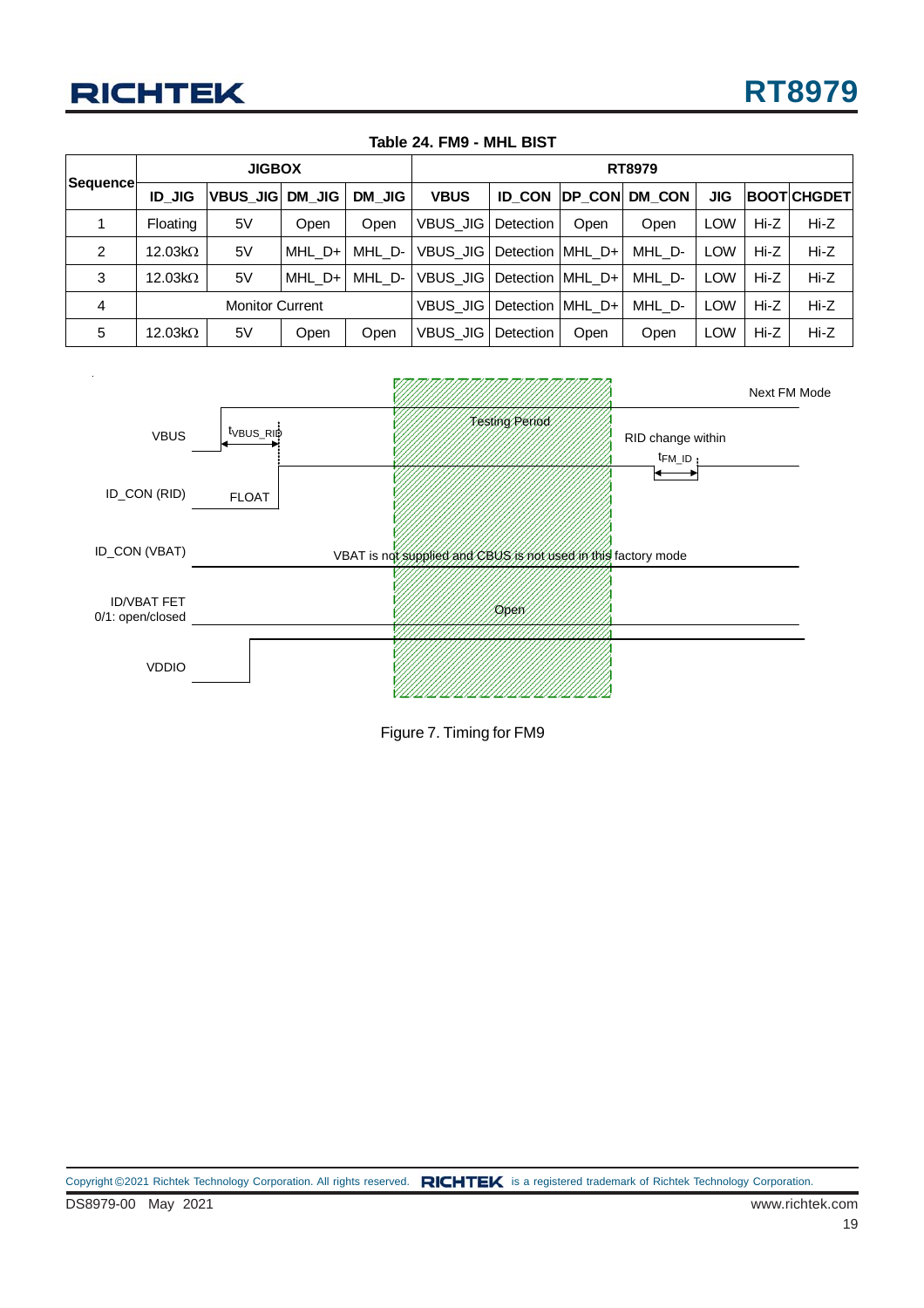

#### **Register Table**

 $(Slave address = 0100101x = 0x25)$ 

| <b>Name</b>           | <b>Address</b> | <b>Description</b>                       |
|-----------------------|----------------|------------------------------------------|
| Device ID             | 0x01           | Device ID                                |
| <b>MUIC Control 1</b> | 0x02           | MUIC control 1                           |
| Interrupt             | 0x03           | <b>MUIC Interrupt</b>                    |
| Interrupt mask        | 0x04           | MUIC Interrupt mask                      |
| <b>ADC</b>            | 0x05           | ADC value (real ADC)                     |
| Timing Set 1          | 0x06           | <b>MUIC Timing setting 1</b>             |
| Detach Control        | 0x07           | Detach status                            |
| Device Type 1         | 0x08           | Device type list 1 of ID & BCD detection |
| Device Type 2         | 0x09           | Device type list 2 of ID & BCD detection |
| Device Type 3         | 0x0A           | Device type list 3 of ID & BCD detection |
| Manual S/W 1          | 0x0B           | Manually switching control 1             |
| Manual S/W 2          | 0x0C           | Manually switching control 2             |
| <b>Timing Set 2</b>   | 0x0D           | <b>MUIC Timing setting 2</b>             |
| <b>MUIC Control 2</b> | 0x0E           | DCD timeout control                      |
| Device Type 4         | 0x0F           | Device Type 4                            |
| <b>MUIC Control 3</b> | 0x10           | MUIC control 3                           |
| <b>MUIC Control 4</b> | 0x11           | MUIC control 4                           |
| <b>MUIC Status 1</b>  | 0x12           | MUIC status 1                            |
| <b>MUIC Status 2</b>  | 0x13           | <b>MUIC</b> status 2                     |
| Stable ADC            | 0x18           | ADC Value (stable ADC)                   |
| Reset                 | 0x19           | Reset                                    |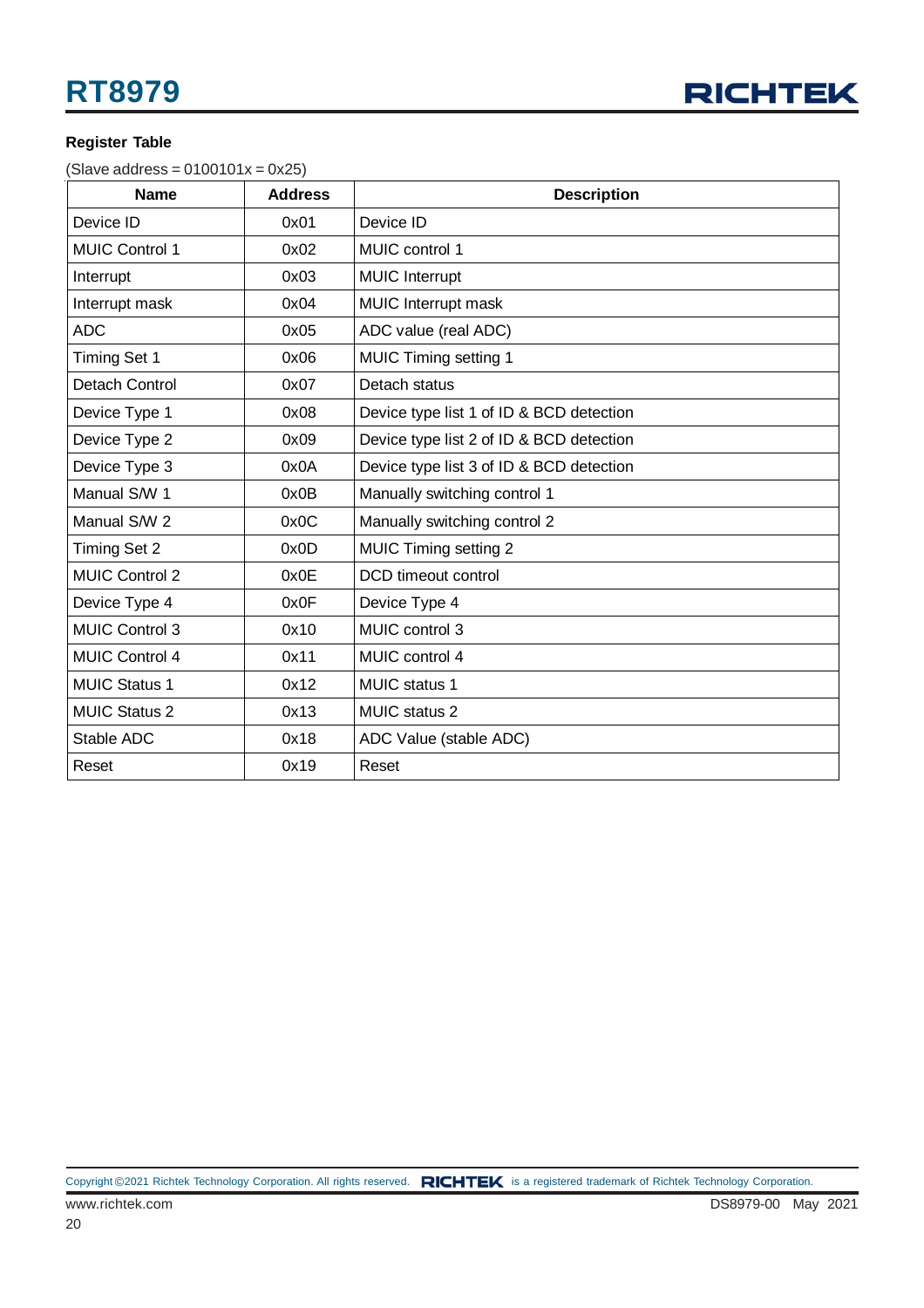## **RICHTEK**

| <b>Address</b> | <b>Name</b>             | Bit7                                                                                                                                                                                                                                                                                | Bit <sub>6</sub> | Bit <sub>5</sub>                                         | Bit4         | Bit <sub>3</sub>                                                                               | Bit <sub>2</sub> | Bit1      | Bit <sub>0</sub> |
|----------------|-------------------------|-------------------------------------------------------------------------------------------------------------------------------------------------------------------------------------------------------------------------------------------------------------------------------------|------------------|----------------------------------------------------------|--------------|------------------------------------------------------------------------------------------------|------------------|-----------|------------------|
|                | Device ID               |                                                                                                                                                                                                                                                                                     |                  | <b>REVISION ID</b>                                       |              |                                                                                                |                  | VENDOR_ID |                  |
| 0x01           | <b>Reset Value</b>      | $\Omega$                                                                                                                                                                                                                                                                            | $\Omega$         | $\Omega$                                                 | $\mathbf{1}$ | $\Omega$                                                                                       | $\Omega$         | $\Omega$  | 1                |
|                | Read/Write              | R                                                                                                                                                                                                                                                                                   | R                | R                                                        | R            | R                                                                                              | R                | R.        | R.               |
|                | <b>REVISION ID</b>      | 00010 for 2 <sup>nd</sup> revision                                                                                                                                                                                                                                                  |                  |                                                          |              |                                                                                                |                  |           |                  |
|                | VENDOR_ID               | l001 : RichTek                                                                                                                                                                                                                                                                      |                  |                                                          |              |                                                                                                |                  |           |                  |
|                | <b>MUIC</b><br>Control1 | Reserved                                                                                                                                                                                                                                                                            | Reserved         | Reserved                                                 | SW OPEN      | <b>RAW Data</b>                                                                                | Manual SW        | Wait      | INT_MASK         |
| 0x02           | <b>Reset Value</b>      | $\mathbf{0}$                                                                                                                                                                                                                                                                        | $\Omega$         | $\Omega$                                                 | 1            | 1                                                                                              | 1                | 1         | 1                |
|                | Read/Write              | R/W                                                                                                                                                                                                                                                                                 | R/W              | R/W                                                      | R/W          | R/W                                                                                            | R/W              | R/W       | R/W              |
|                | SW OPEN                 | 0 : Open all switches<br>1 : Automatic switching by accessory status                                                                                                                                                                                                                |                  |                                                          |              |                                                                                                |                  |           |                  |
|                | RAW Data                |                                                                                                                                                                                                                                                                                     |                  | 0 : Report the status changes on ID_CON pin to processor |              | 1 : Don't report the status changes on ID_CON pin to processor                                 |                  |           |                  |
|                | Manual SW               | 0 : Manual switching<br>1 : Auto-configuration                                                                                                                                                                                                                                      |                  |                                                          |              |                                                                                                |                  |           |                  |
|                | Wait                    | 0: Keep all switches open until this bit is reset to 1 by the phone; when reset to 1, immediately<br>configure the switches<br>1: Wait "Switching Wait Time (specified in Timing Set 1 register)" before configuring switches,<br>depending on the manual switching "Manual SW" bit |                  |                                                          |              |                                                                                                |                  |           |                  |
|                | INT_MASK                |                                                                                                                                                                                                                                                                                     |                  | 1: Mask interrupt (do not interrupt baseband processor)  |              | 0 : Unmask interrupt (interrupt baseband processor on change of state in either INT registers) |                  |           |                  |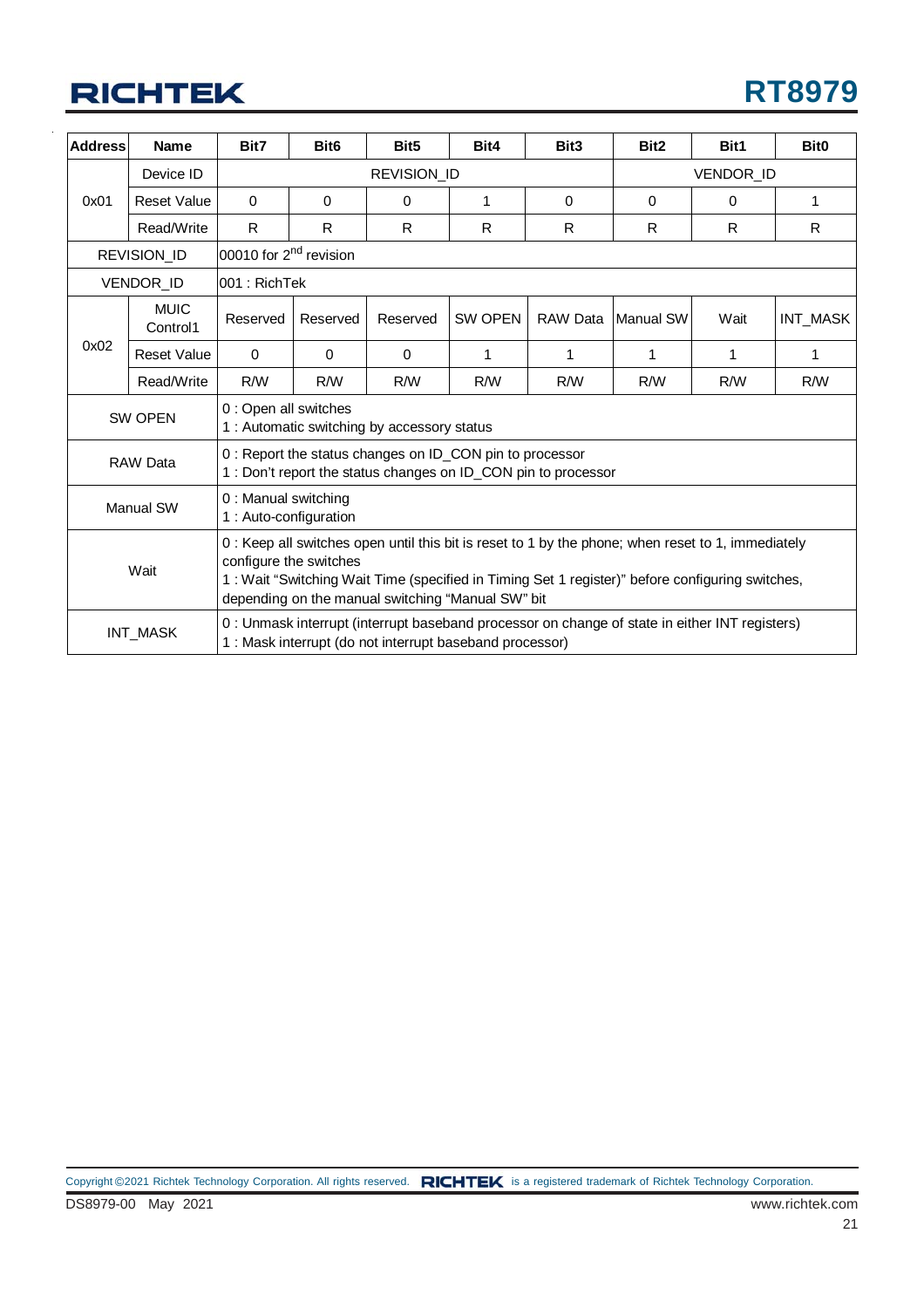

| <b>Address</b> | Name               | Bit7                                                         | Bit <sub>6</sub>                                                    | Bit <sub>5</sub>                                                                                   | Bit4             | Bit <sub>3</sub>                                                          | Bit <sub>2</sub> | Bit1        | Bit <sub>0</sub> |  |
|----------------|--------------------|--------------------------------------------------------------|---------------------------------------------------------------------|----------------------------------------------------------------------------------------------------|------------------|---------------------------------------------------------------------------|------------------|-------------|------------------|--|
|                | INT <sub>1</sub>   | ADC_CHG                                                      | Reserved_<br>Attach                                                 | VBUS_<br>Change                                                                                    | Device<br>Change | Reserved                                                                  | Reserved         | Detach      | Attach           |  |
| 0x03           | <b>Reset Value</b> | $\Omega$                                                     | $\mathbf 0$                                                         | $\mathbf 0$                                                                                        | $\mathbf 0$      | $\mathbf 0$                                                               | $\mathbf 0$      | $\mathbf 0$ | $\mathbf 0$      |  |
|                | Read/Write         | R/C                                                          | R/C                                                                 | R/C                                                                                                | R/C              | R/C                                                                       | R/C              | R/C         | R/C              |  |
|                | ADC_CHG            |                                                              | 0 : ADC value has not changed                                       |                                                                                                    |                  | 1 : ADC register value changed; only enabled when RAW Data Mode is enable |                  |             |                  |  |
|                | Reserved_Attach    |                                                              |                                                                     | 1 : Reserved accessory is attached<br>0 : Reserved accessory is not attached                       |                  |                                                                           |                  |             |                  |  |
|                | VBUS_Change        |                                                              | 1 : VBUS change has occurred<br>0 : VBUS change hasn't occurred     |                                                                                                    |                  |                                                                           |                  |             |                  |  |
|                | Device Change      |                                                              | 1 : Device change has occurred<br>0 : Device change hasn't occurred |                                                                                                    |                  |                                                                           |                  |             |                  |  |
|                | Detach             |                                                              | 1 : Accessory detached<br>0 : Accessory not detached                |                                                                                                    |                  |                                                                           |                  |             |                  |  |
|                | Attach             |                                                              | 1 : Accessory attached<br>0 : Accessory not attached                |                                                                                                    |                  |                                                                           |                  |             |                  |  |
|                | <b>INT MASK1</b>   | ADC_CHG                                                      | Reserved<br>Attach                                                  | <b>VBUS</b><br>Change                                                                              | Device<br>Change | Reserved                                                                  | Reserved         | Detach      | Attach           |  |
| 0x04           | <b>Reset Value</b> | 0                                                            | 0                                                                   | 1                                                                                                  | 0                | $\Omega$                                                                  | 0                | $\mathbf 0$ | $\mathbf 0$      |  |
|                | Read/Write         | R/W                                                          | R/W                                                                 | R/W                                                                                                | R/W              | R/W                                                                       | R/W              | R/W         | R/W              |  |
|                | ADC_CHG            |                                                              |                                                                     | 1 : Mask ADC value change interrupt<br>0 : Do no mask ADC value change interrupt                   |                  |                                                                           |                  |             |                  |  |
|                | Reserved_Attach    |                                                              |                                                                     | 1 : Mask reserved accessory attach interrupt<br>0 : Do no mask reserved accessory attach interrupt |                  |                                                                           |                  |             |                  |  |
|                | VBUS_Change        |                                                              | 1 : Mask VBUS change interrupt                                      | 0 : Do no mask VBUS change interrupt                                                               |                  |                                                                           |                  |             |                  |  |
|                | Device Change      |                                                              | 1 : Mask Device change interrupt                                    | 0 : Do no mask Device change interrupt                                                             |                  |                                                                           |                  |             |                  |  |
|                | Detach             |                                                              | 1 : Mask detach interrupt<br>0 : Do no mask detach interrupt        |                                                                                                    |                  |                                                                           |                  |             |                  |  |
|                | Attach             | 1 : Mask attach interrupt<br>0 : Do no mask attach interrupt |                                                                     |                                                                                                    |                  |                                                                           |                  |             |                  |  |
|                | <b>ADC</b>         | <b>ADC Value</b><br>Reserved<br>Reserved<br>Reserved         |                                                                     |                                                                                                    |                  |                                                                           |                  |             |                  |  |
| 0x05           | <b>Reset Value</b> | $\mathbf 0$                                                  | $\mathbf 0$                                                         | $\pmb{0}$                                                                                          | 0                | $\mathbf 0$                                                               | 0                | 0           | $\mathbf 0$      |  |
|                | Read/Write         | $\mathsf{R}$                                                 | R                                                                   | R                                                                                                  | R                | $\mathsf{R}$                                                              | $\mathsf{R}$     | R           | $\mathsf{R}$     |  |
|                | <b>ADC Value</b>   |                                                              |                                                                     | ADC value by ID detection results (real time)                                                      |                  |                                                                           |                  |             |                  |  |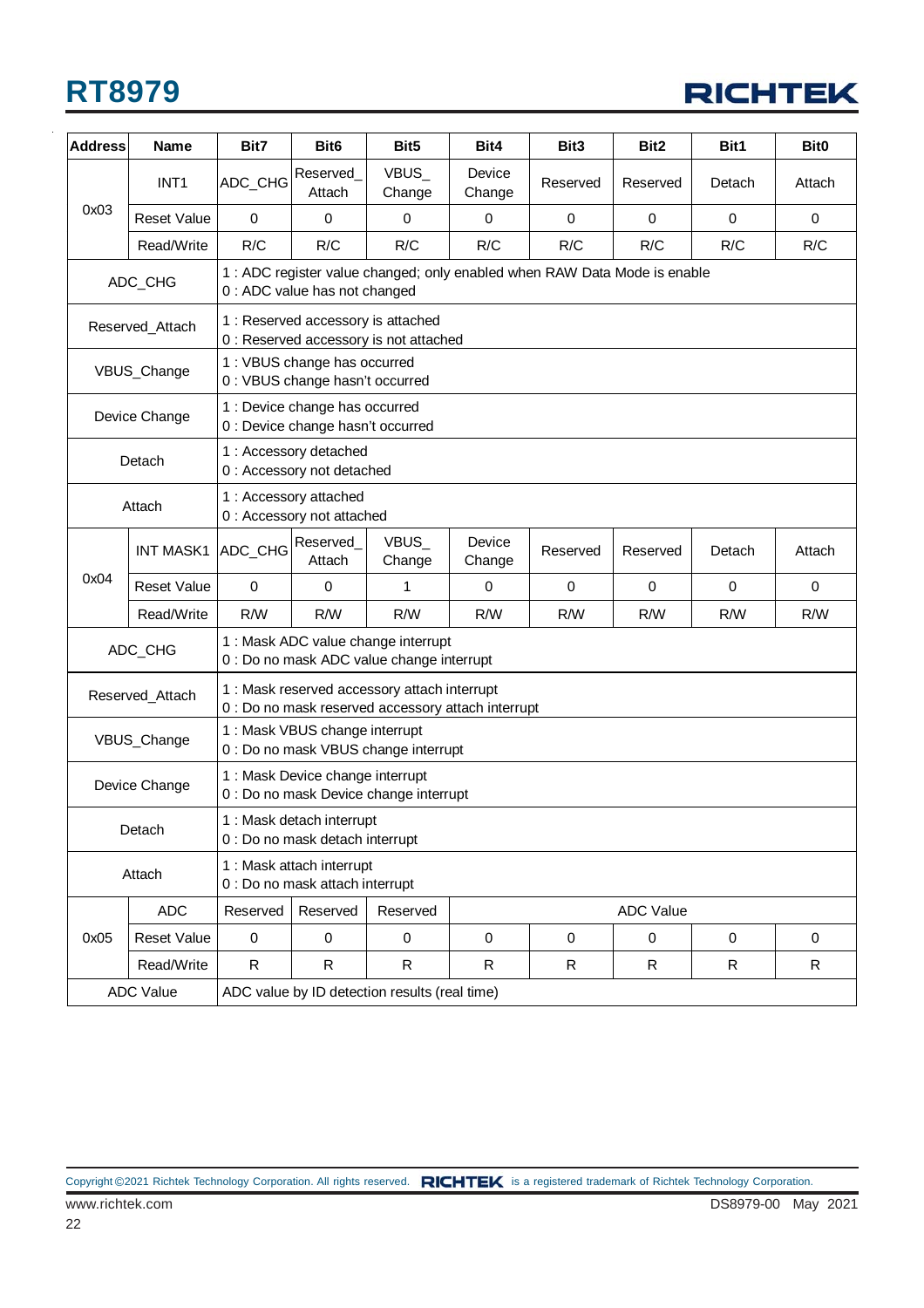

| <b>Address</b>                                                                                                                                                                                                                                                                    | Name               | Bit7                                                                                                                                                                                                        | Bit <sub>6</sub>                | Bit5                               | Bit4        | Bit3        | Bit2        | Bit1                      | Bit0                |
|-----------------------------------------------------------------------------------------------------------------------------------------------------------------------------------------------------------------------------------------------------------------------------------|--------------------|-------------------------------------------------------------------------------------------------------------------------------------------------------------------------------------------------------------|---------------------------------|------------------------------------|-------------|-------------|-------------|---------------------------|---------------------|
|                                                                                                                                                                                                                                                                                   | Timing Set 1       |                                                                                                                                                                                                             |                                 | Switching Wait                     |             |             |             | <b>ADC Detection Time</b> |                     |
| 0x06                                                                                                                                                                                                                                                                              | <b>Reset Value</b> | $\mathbf 0$                                                                                                                                                                                                 | $\pmb{0}$                       | $\pmb{0}$                          | $\pmb{0}$   | $\mathbf 0$ | $\pmb{0}$   | $\pmb{0}$                 | $\pmb{0}$           |
|                                                                                                                                                                                                                                                                                   | Read/Write         | R/W                                                                                                                                                                                                         | R/W                             | R/W                                | R/W         | R/W         | R/W         | R/W                       | R/W                 |
|                                                                                                                                                                                                                                                                                   | Switching Wait     | 0000: 10ms<br>0001:30ms<br>0010:50ms<br>0011:70ms<br>0100:90ms<br>0101:110ms<br>0110:130ms<br>0111:150ms<br>1000: 170ms<br>1001:190ms<br>1010:210ms<br>1011:230ms<br>1100:250ms<br>1101:270ms<br>1110:290ms |                                 |                                    |             |             |             |                           |                     |
| 1111:310ms<br>ID stable time<br>0000: 50ms<br>0001:100ms<br>0010:150ms<br>0011:200ms<br>0100:300ms<br>0101:400ms<br>0110:500ms<br><b>ADC Detection Time</b><br>0111:600ms<br>1000: 700ms<br>1001:800ms<br>1010: 900ms<br>1011:1000ms<br>1100:1100ms<br>1101:1200ms<br>1110:1300ms |                    |                                                                                                                                                                                                             |                                 |                                    |             |             |             |                           |                     |
|                                                                                                                                                                                                                                                                                   | Detach<br>Control  | 1111:1400ms<br>Reserved                                                                                                                                                                                     | Reserved                        | Reserved                           | Reserved    | Reserved    | Reserved    | Reserved                  | Accessory<br>detach |
| 0x07                                                                                                                                                                                                                                                                              | <b>Reset Value</b> | $\mathbf 0$                                                                                                                                                                                                 | $\mathbf 0$                     | $\pmb{0}$                          | $\mathbf 0$ | $\pmb{0}$   | $\mathbf 0$ | $\pmb{0}$                 | $\pmb{0}$           |
|                                                                                                                                                                                                                                                                                   | Read/Write         | $\mathsf{R}$                                                                                                                                                                                                | $\mathsf R$                     | $\mathsf R$                        | $\mathsf R$ | $\mathsf R$ | $\mathsf R$ | $\mathsf{R}$              | $\mathsf R$         |
|                                                                                                                                                                                                                                                                                   | Accessory detach   |                                                                                                                                                                                                             | 1 : Accessory has been detached | 0 : Accessory hasn't been detached |             |             |             |                           |                     |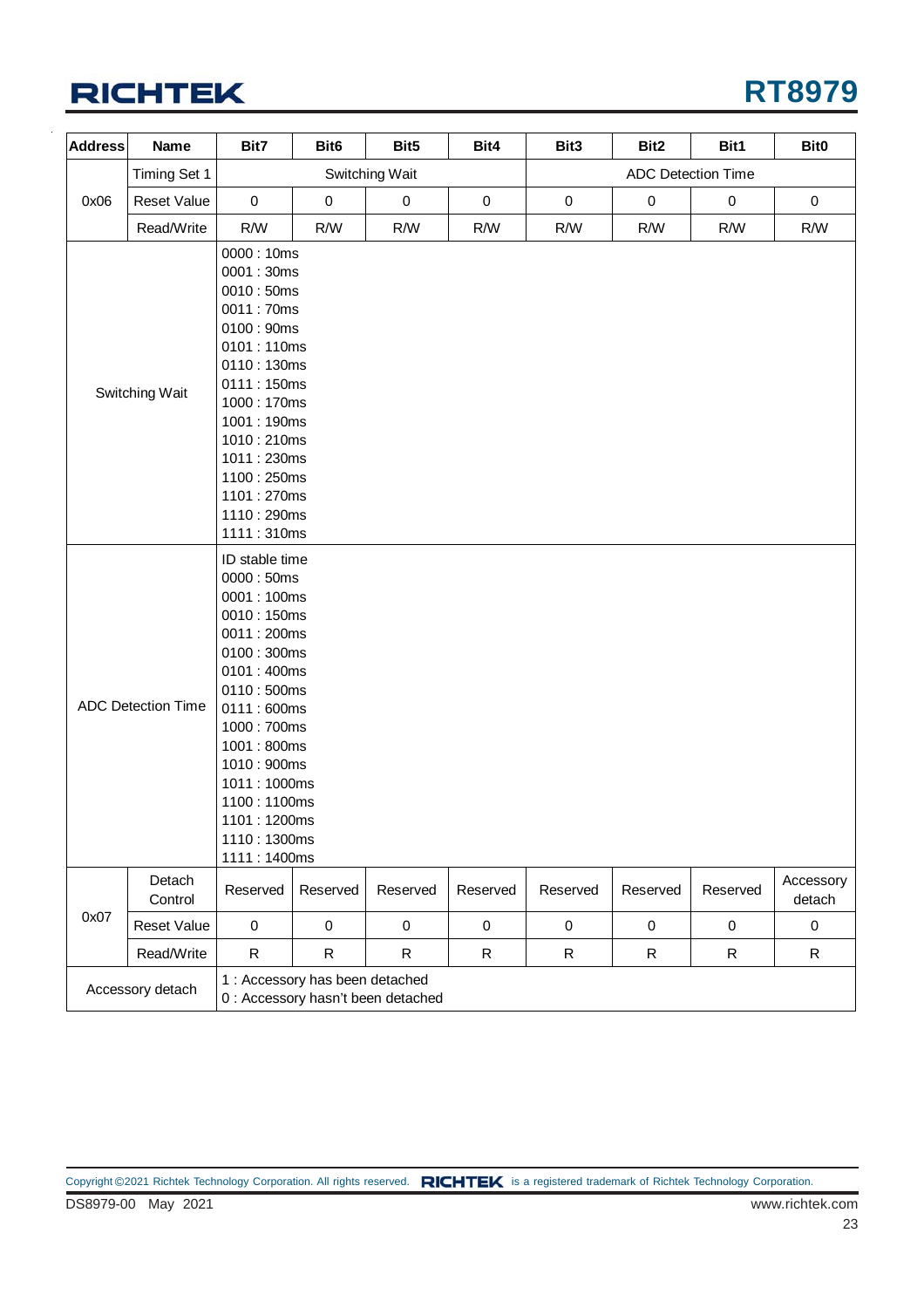

| <b>Address</b> | Name                                   | Bit7                                                                                                                                 | Bit <sub>6</sub>                                       | Bit <sub>5</sub>                                                                                                     | Bit4                          | Bit <sub>3</sub>                                                                                                                     | Bit <sub>2</sub>             | Bit1                                      | Bit <sub>0</sub>                  |  |
|----------------|----------------------------------------|--------------------------------------------------------------------------------------------------------------------------------------|--------------------------------------------------------|----------------------------------------------------------------------------------------------------------------------|-------------------------------|--------------------------------------------------------------------------------------------------------------------------------------|------------------------------|-------------------------------------------|-----------------------------------|--|
| 0x08           | Device Type<br>1                       | USB OTG                                                                                                                              | <b>DCP</b>                                             | <b>CDP</b>                                                                                                           | <b>MHL</b>                    | <b>UART</b>                                                                                                                          | <b>SDP</b>                   | <b>JIG RF</b><br>Calibration<br><b>CP</b> | <b>JIG</b><br>USB-ON<br><b>CP</b> |  |
|                | <b>Reset Value</b>                     | $\mathbf 0$                                                                                                                          | $\mathbf 0$                                            | 0                                                                                                                    | $\mathbf 0$                   | $\mathbf 0$                                                                                                                          | $\mathbf 0$                  | $\mathbf 0$                               | $\mathbf 0$                       |  |
|                | Read/Write                             | R                                                                                                                                    | R                                                      | R                                                                                                                    | R                             | R                                                                                                                                    | R.                           | R                                         | $\mathsf{R}$                      |  |
|                | <b>USB OTG</b>                         |                                                                                                                                      | 1 : USB OTG is detected<br>0 : USB OTG is not detected |                                                                                                                      |                               |                                                                                                                                      |                              |                                           |                                   |  |
|                | <b>DCP</b>                             | 1 : DCP is detected                                                                                                                  | 0 : DCP is not detected                                |                                                                                                                      |                               |                                                                                                                                      |                              |                                           |                                   |  |
|                | <b>CDP</b>                             | 1 : CDP is detected                                                                                                                  | 0 : CDP is not detected                                |                                                                                                                      |                               |                                                                                                                                      |                              |                                           |                                   |  |
|                | <b>MHL</b>                             | 1: MHL is detected                                                                                                                   | 0 : MHL is not detected                                |                                                                                                                      |                               |                                                                                                                                      |                              |                                           |                                   |  |
|                | <b>UART</b>                            | 1: UART is detected                                                                                                                  | 0 : UART is not detected                               |                                                                                                                      |                               |                                                                                                                                      |                              |                                           |                                   |  |
|                | <b>SDP</b>                             | 1 : SDP is detected                                                                                                                  | 0 : SDP is not detected                                |                                                                                                                      |                               |                                                                                                                                      |                              |                                           |                                   |  |
|                | <b>JIG RF Calibration CP</b><br>(FM10) | 1 : Factory mode cable RF Calibration Mode using CP detected<br>0 : Factory mode cable RF Calibration Mode using CP not detected     |                                                        |                                                                                                                      |                               |                                                                                                                                      |                              |                                           |                                   |  |
|                | <b>JIG USB-ON CP</b><br>(FM11)         | 1 : Factory mode cable USB path with BOOT ON using CP detected<br>0 : Factory mode cable USB path with BOOT ON using CP not detected |                                                        |                                                                                                                      |                               |                                                                                                                                      |                              |                                           |                                   |  |
| 0x09           | Device Type<br>2                       | <b>JIG RF</b><br>Calibration                                                                                                         | JIG<br><b>Battery</b><br>Discharge                     | <b>JIG BAT</b><br><b>CHG</b>                                                                                         | <b>JIG MHL</b><br><b>BIST</b> | Force-Down<br>wo BAT                                                                                                                 | <b>JIG</b><br><b>UART-ON</b> | Force-Down<br>wi BAT                      | JIG<br>USB-ON                     |  |
|                | <b>Reset Value</b>                     | $\mathbf 0$                                                                                                                          | $\mathbf 0$                                            | $\mathbf 0$                                                                                                          | 0                             | 0                                                                                                                                    | $\mathbf 0$                  | $\mathbf 0$                               | $\mathbf 0$                       |  |
|                | Read/Write                             | $\mathsf{R}$                                                                                                                         | R                                                      | R                                                                                                                    | R.                            | R.                                                                                                                                   | R.                           | R                                         | R                                 |  |
|                | <b>JIG RF Calibration</b><br>(FM7)     |                                                                                                                                      |                                                        |                                                                                                                      |                               | 1 : Factory mode cable RF Calibration Mode using AP detected<br>0 : Factory mode cable RF Calibration Mode using AP not detected     |                              |                                           |                                   |  |
|                | <b>JIG Battery Discharge</b><br>(FM6)  |                                                                                                                                      |                                                        | 1 : Factory mode cable Battery Discharge Mode detected<br>0 : Factory mode cable Battery Discharge Mode not detected |                               |                                                                                                                                      |                              |                                           |                                   |  |
|                | JIG BAT CHG (FM1)                      |                                                                                                                                      |                                                        | 1 : Factory mode cable Battery Charge Mode detected<br>0 : Factory mode cable Battery Charge Mode not detected       |                               |                                                                                                                                      |                              |                                           |                                   |  |
|                | JIG MHL BIST (FM9)                     |                                                                                                                                      |                                                        | 1 : Factory mode MHL BIST Mode detected<br>0 : Factory mode MHL BIST Mode not detected                               |                               |                                                                                                                                      |                              |                                           |                                   |  |
|                | Force-Down wo BAT<br>(FM5)             | 1 : Force-Download Mode without battery detected<br>0 : Force-Download Mode without battery not detected                             |                                                        |                                                                                                                      |                               |                                                                                                                                      |                              |                                           |                                   |  |
|                | JIG UART-ON (FM4)                      | 1 : Factory mode cable UART path with BOOT ON detected<br>0 : Factory mode cable UART path with BOOT ON not detected                 |                                                        |                                                                                                                      |                               |                                                                                                                                      |                              |                                           |                                   |  |
|                | Force-Down wi BAT<br>(FM3)             |                                                                                                                                      |                                                        | 1 : Force-Download Mode with battery detected<br>0 : Force-Download Mode with battery not detected                   |                               |                                                                                                                                      |                              |                                           |                                   |  |
|                | JIG USB-ON (FM2)                       |                                                                                                                                      |                                                        |                                                                                                                      |                               | 1 : Factory mode cable USB path with BOOT ON using AP detected<br>0 : Factory mode cable USB path with BOOT ON using AP not detected |                              |                                           |                                   |  |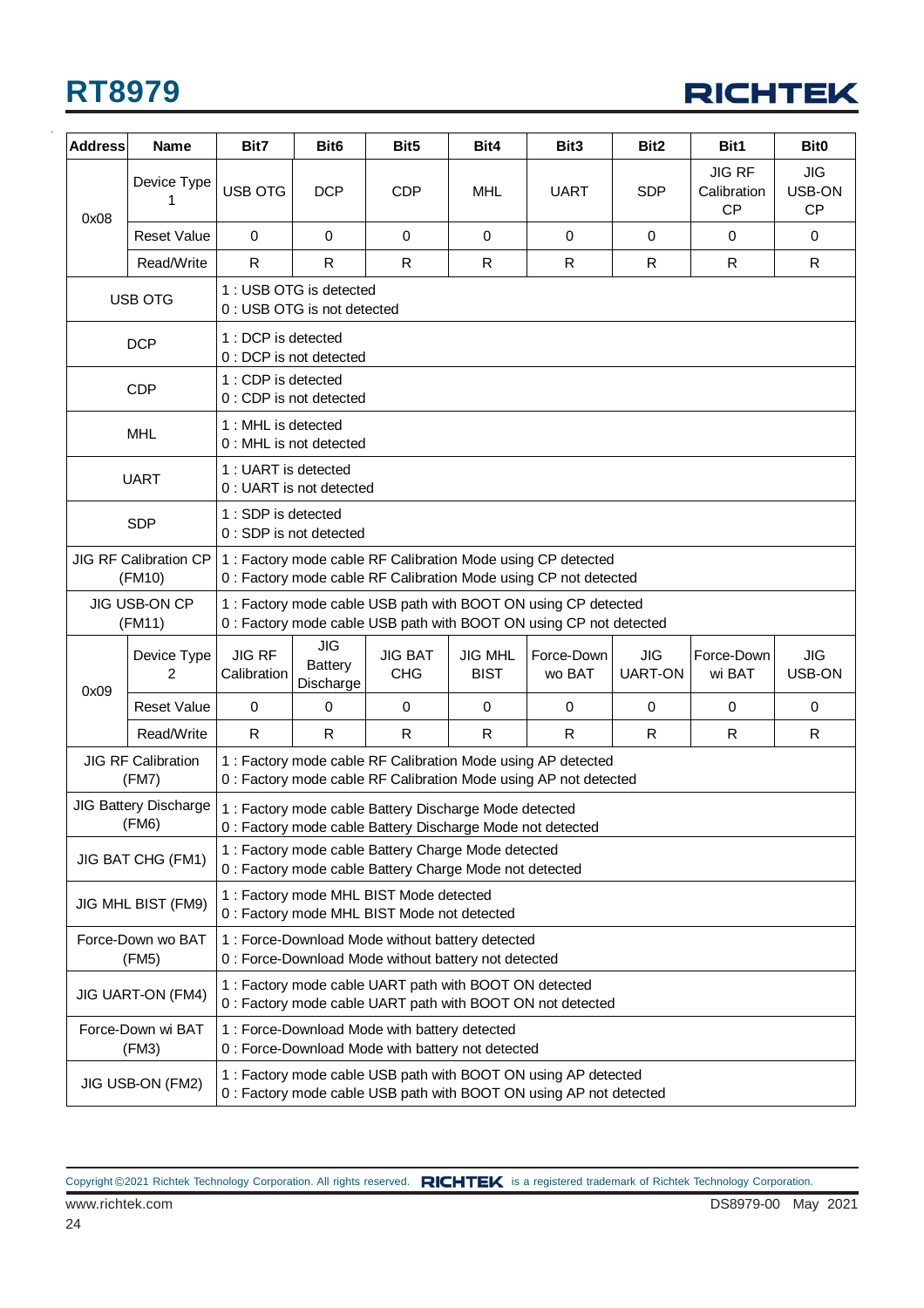

| <b>Address</b> | <b>Name</b>                      | Bit7                                                                                                                                                                                                | Bit <sub>6</sub>                  | Bit <sub>5</sub>                                                                                    | Bit4                       | Bit <sub>3</sub>        | Bit <sub>2</sub>           | Bit1                    | Bit <sub>0</sub>              |
|----------------|----------------------------------|-----------------------------------------------------------------------------------------------------------------------------------------------------------------------------------------------------|-----------------------------------|-----------------------------------------------------------------------------------------------------|----------------------------|-------------------------|----------------------------|-------------------------|-------------------------------|
| 0x0A           | Device Type<br>3                 | Customer<br>Accessory<br>7                                                                                                                                                                          | Customer<br>Accessory<br>6        | Customer<br>Accessory 5                                                                             | Customer<br>Accessory<br>4 | Customer<br>Accessory 3 | Customer<br>Accessory<br>2 | Customer<br>Accessory 1 | Phone-Off<br>Current<br>Drain |
|                | <b>Reset Value</b>               | 0                                                                                                                                                                                                   | 0                                 | $\mathbf 0$                                                                                         | 0                          | $\mathbf 0$             | $\mathbf 0$                | $\mathbf 0$             | 0                             |
|                | Read/Write                       | $\mathsf{R}$                                                                                                                                                                                        | R.                                | R                                                                                                   | R                          | R                       | $\mathsf R$                | R                       | R                             |
|                | <b>Customer Accessory</b><br>7   |                                                                                                                                                                                                     | 1 : Customer accessory 7 detected | 0 : Customer accessory 7 not detected                                                               |                            |                         |                            |                         |                               |
|                | <b>Customer Accessory</b><br>6   |                                                                                                                                                                                                     | 1 : Customer accessory 6 detected | 0 : Customer accessory 6 not detected                                                               |                            |                         |                            |                         |                               |
|                | <b>Customer Accessory</b><br>5   |                                                                                                                                                                                                     | 1 : Customer accessory 5 detected | 0 : Customer accessory 5 not detected                                                               |                            |                         |                            |                         |                               |
|                | <b>Customer Accessory</b><br>4   |                                                                                                                                                                                                     | 1 : Customer accessory 4 detected | 0 : Customer accessory 4 not detected                                                               |                            |                         |                            |                         |                               |
|                | <b>Customer Accessory</b><br>3   |                                                                                                                                                                                                     | 1 : Customer accessory 3 detected | 0 : Customer accessory 3 not detected                                                               |                            |                         |                            |                         |                               |
|                | <b>Customer Accessory</b><br>2   |                                                                                                                                                                                                     | 1 : Customer accessory 2 detected | 0 : Customer accessory 2 not detected                                                               |                            |                         |                            |                         |                               |
|                | <b>Customer Accessory</b><br>1   | 1 : Customer accessory 1 detected<br>0 : Customer accessory 1 not detected                                                                                                                          |                                   |                                                                                                     |                            |                         |                            |                         |                               |
|                | Phone-Off Current<br>Drain (FM8) |                                                                                                                                                                                                     |                                   | 1: Phone-Off Current Drain Test Mode detected<br>0 : Phone-Off Current Drain Test Mode not detected |                            |                         |                            |                         |                               |
|                | Manual SW<br>1                   |                                                                                                                                                                                                     | DM_CON Switching                  |                                                                                                     |                            | DP_CON Switching        |                            | <b>ID_CON Switching</b> |                               |
| 0x0B           | <b>Reset Value</b>               | $\mathbf 0$                                                                                                                                                                                         | 0                                 | $\mathbf 0$                                                                                         | $\mathbf 0$                | $\mathbf 0$             | $\mathbf 0$                | $\mathbf 0$             | $\mathbf 0$                   |
|                | Read/Write                       | R/W                                                                                                                                                                                                 | R/W                               | R/W                                                                                                 | R/W                        | R/W                     | R/W                        | R/W                     | R/W                           |
|                | DM_CON Switching                 | 000 : Open all switches<br>001 : DM_CON connected to DM_USB1<br>010 : DM_CON connected to DM_USB2<br>011 : DM_CON connected to TxD of UART<br>100 : DM_CON connected to MHL_D-<br>101-111: not used |                                   |                                                                                                     |                            |                         |                            |                         |                               |
|                | DP_CON Switching                 | 000 : Open all switches<br>001 : DP_CON connected to DP_USB1<br>010 : DP_CON connected to DP_USB2<br>011 : DP_CON connected to RxD of UART<br>100 : DP_CON connected to MHL_D+<br>101-111: not used |                                   |                                                                                                     |                            |                         |                            |                         |                               |
|                | ID_CON Switching                 | 00 : Open all switches                                                                                                                                                                              | 11 : ID_CON connected to CBUS     | 01 : ID_CON connected to VBAT (only allow in factory mode)<br>10 : ID_CON connected to ID_BYP       |                            |                         |                            |                         |                               |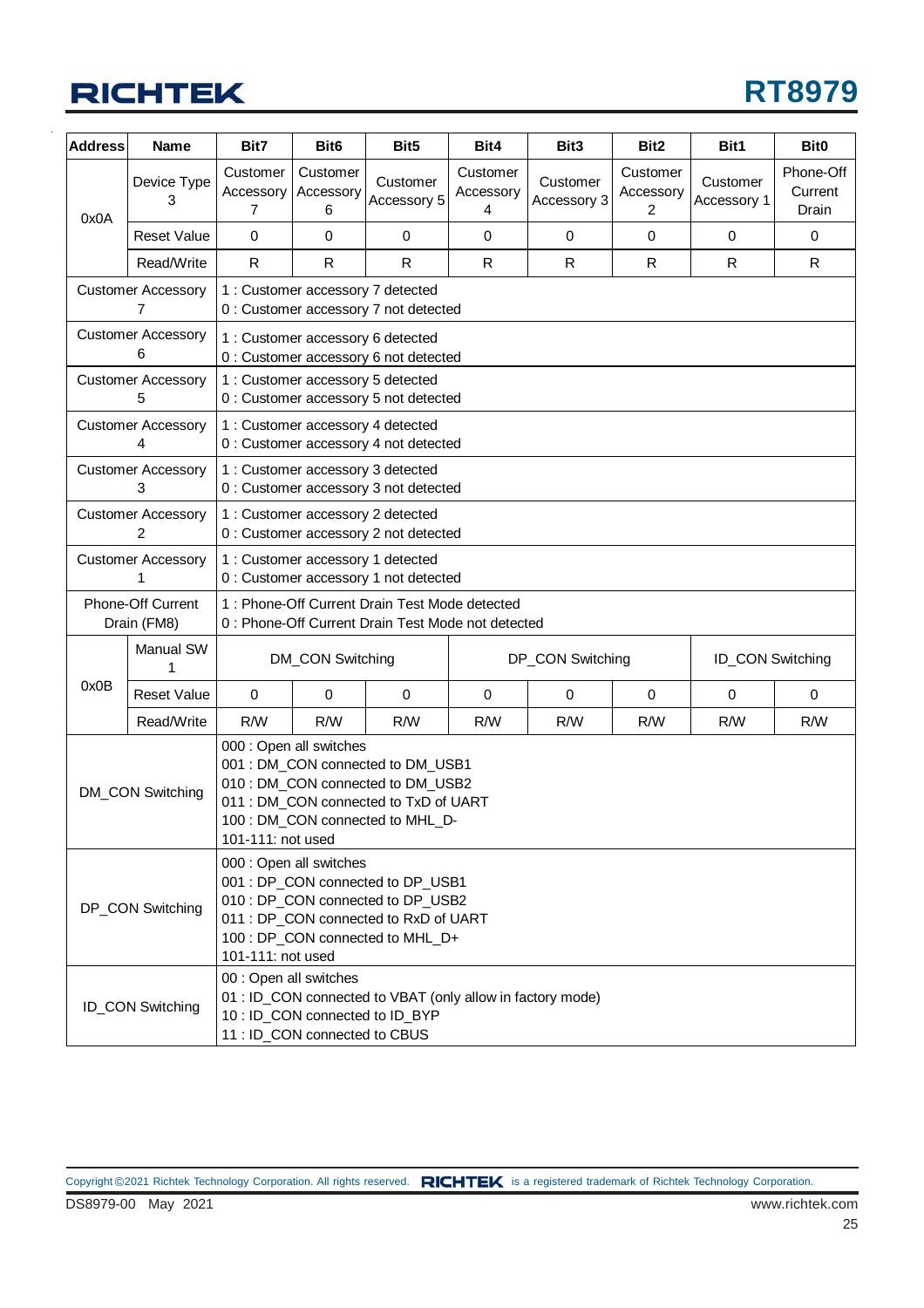

| <b>Address</b> | <b>Name</b>                                                      | Bit7                                                                                                    | Bit <sub>6</sub>                                                                            | Bit <sub>5</sub>       | Bit4        | Bit3                     | Bit2             | Bit1                | Bit <sub>0</sub>            |  |
|----------------|------------------------------------------------------------------|---------------------------------------------------------------------------------------------------------|---------------------------------------------------------------------------------------------|------------------------|-------------|--------------------------|------------------|---------------------|-----------------------------|--|
|                | <b>Manual SW</b><br>$\overline{2}$                               | Reserved                                                                                                | Reserved                                                                                    | Reserved               | Reserved    | Reserved                 | <b>CHGDET</b>    | BOOT_SW             | JIG_ON                      |  |
| 0x0C           | <b>Reset Value</b>                                               | 0                                                                                                       | $\pmb{0}$                                                                                   | $\pmb{0}$              | 0           | 0                        | $\pmb{0}$        | 1                   | 1                           |  |
|                | Read/Write                                                       | R/W                                                                                                     | R/W                                                                                         | R/W                    | R/W         | R/W                      | R/W              | R/W                 | R/W                         |  |
|                | CHG_DET                                                          | 1 : Low (Enable)                                                                                        | 0 : High impedance (Disable)                                                                |                        |             |                          |                  |                     |                             |  |
|                | BOOT_SW                                                          | 0 : Low (Enable)                                                                                        | 1 : High impedance (Disable)                                                                |                        |             |                          |                  |                     |                             |  |
|                | JIG_ON                                                           | 0 : High (Disable)<br>1 : Low (Enable)                                                                  |                                                                                             |                        |             |                          |                  |                     |                             |  |
|                | Timing Set 2                                                     | <b>INTB Watchdog</b>                                                                                    |                                                                                             | <b>DCD Timeout Set</b> |             | <b>CHGDET</b><br>On Time |                  | Phone-Off Wait Time |                             |  |
| 0x0D           | <b>Reset Value</b>                                               | $\mathbf 0$                                                                                             | $\mathbf 0$                                                                                 | $\mathbf 0$            | 1           | 1                        | $\mathbf 0$      | $\mathbf 0$         | $\mathbf 0$                 |  |
|                | Read/Write                                                       | R/W                                                                                                     | R/W                                                                                         | R/W                    | R/W         | R/W                      | R/W              | R/W                 | R/W                         |  |
|                | <b>INTB Watchdog</b><br><b>DCD Timeout Set</b><br>CHGDET On Time | 01:250ms<br>10:500ms<br>00:300ms<br>01:600ms<br>10:900ms<br>0:150ms<br>1:300ms<br>000:50ms<br>001:100ms | 00 : Disable Watchdog function<br>11:1000ms<br>11:1200ms<br>The timing is used only for FM8 |                        |             |                          |                  |                     |                             |  |
|                | Phone-Off Wait Time                                              | 010:150ms<br>011:200ms<br>100:250ms<br>101:300ms<br>110:350ms<br>111:400ms                              |                                                                                             |                        |             |                          |                  |                     |                             |  |
| 0x0E           | <b>MUIC</b><br>Control 2                                         | Reserved                                                                                                | Reserved                                                                                    | Reserved               | Reserved    | Reserved                 | Reserved         | FM1<br>Enable       | <b>DCD</b><br>Timeout<br>EN |  |
|                | <b>Reset Value</b>                                               | $\mathbf 0$                                                                                             | $\pmb{0}$                                                                                   | $\pmb{0}$              | $\mathbf 0$ | $\mathbf 0$              | $\boldsymbol{0}$ | $\pmb{0}$           | $\mathbf{1}$                |  |
|                | Read/Write                                                       | R/W                                                                                                     | R/W                                                                                         | R/W                    | R/W         | R/W                      | R/W              | R/W                 | R/W                         |  |
|                | FM1 Enable                                                       |                                                                                                         | 0 : Disable Factory Mode 1<br>1 : Enable Factory Mode 1                                     |                        |             |                          |                  |                     |                             |  |
|                | DCD Timeout EN                                                   |                                                                                                         | 0 : Disable DCD Timeout<br>1 : Enable DCD Timeout                                           |                        |             |                          |                  |                     |                             |  |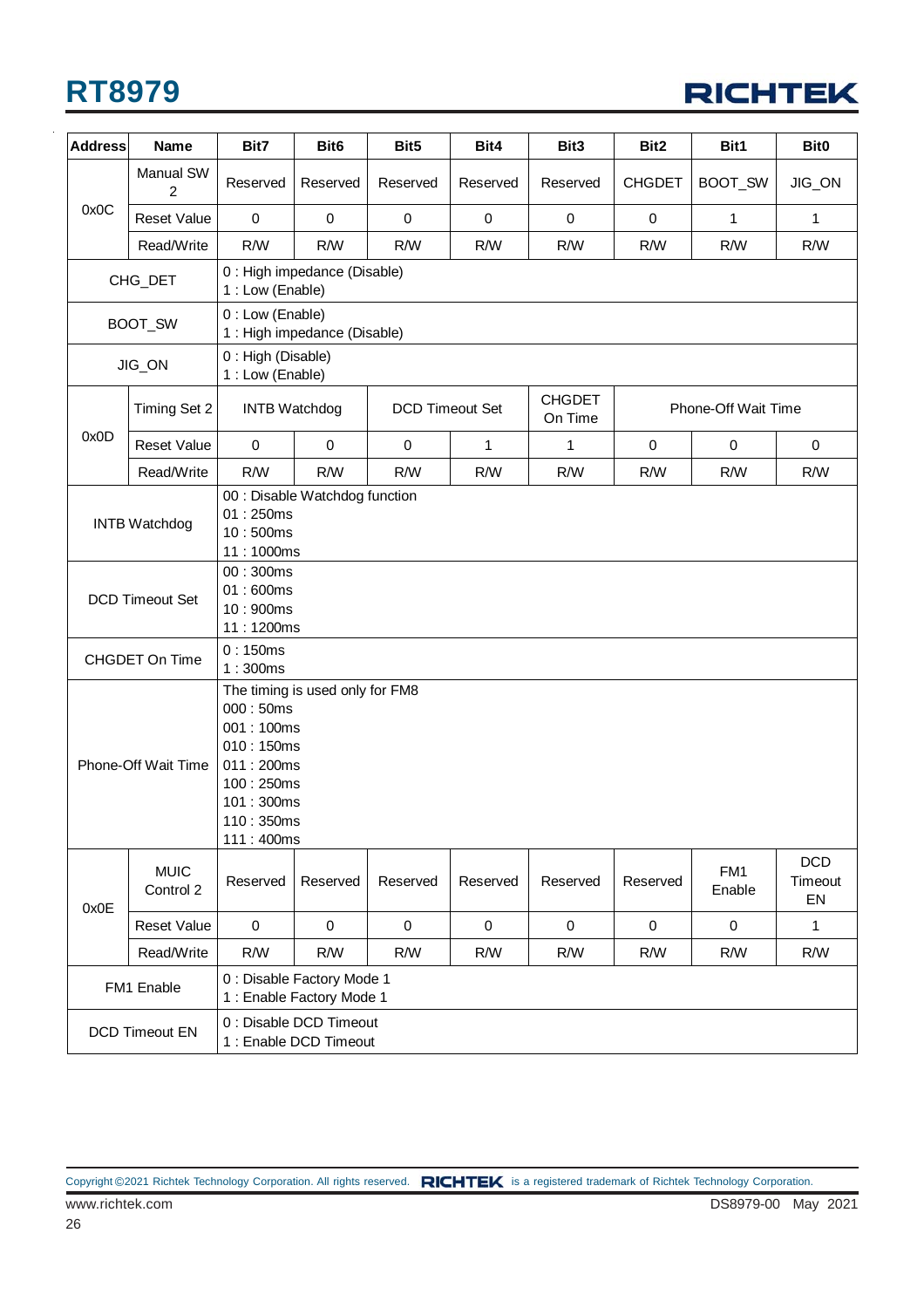

| <b>Address</b> | Name                     | Bit7                                                                                                                               | Bit <sub>6</sub>                                                  | Bit5                                                     | Bit4<br>Bit3<br>Bit2<br>Bit1<br>Bit0 |                                                               |             |                             |                             |  |  |  |
|----------------|--------------------------|------------------------------------------------------------------------------------------------------------------------------------|-------------------------------------------------------------------|----------------------------------------------------------|--------------------------------------|---------------------------------------------------------------|-------------|-----------------------------|-----------------------------|--|--|--|
|                | Device Type<br>4         | Reserved                                                                                                                           | Reserved                                                          | Reserved                                                 | Reserved                             | Reserved                                                      | Reserved    | Reserved                    | Reserved                    |  |  |  |
| 0x0F           | <b>Reset Value</b>       | $\mathbf 0$                                                                                                                        | $\mathbf 0$                                                       | $\mathbf 0$                                              | $\mathbf 0$                          | $\mathbf 0$                                                   | $\mathbf 0$ | $\mathbf 0$                 | $\pmb{0}$                   |  |  |  |
|                | Read/Write               | $\mathsf{R}$                                                                                                                       | R.                                                                | $\mathsf{R}$                                             | $\mathsf{R}$                         | $\mathsf{R}$                                                  | R           | $\mathsf{R}$                | R.                          |  |  |  |
|                | <b>MUIC</b><br>Control 3 | VBUS_PD                                                                                                                            | <b>OVP SEL</b><br><b>ID Floating Deglitch</b><br>Reserved         |                                                          |                                      |                                                               | Reserved    | Reserved                    |                             |  |  |  |
| 0x10           | <b>Reset Value</b>       | $\mathbf 0$                                                                                                                        | $\mathbf 0$                                                       | $\mathbf 0$                                              | $\mathbf{1}$                         | $\mathbf{1}$                                                  | $\pmb{0}$   | $\mathbf 0$                 | $\mathbf 0$                 |  |  |  |
|                | Read/Write               | R/W                                                                                                                                | R/W                                                               | R/W                                                      | R/W                                  | R/W                                                           | R/W         | R/W                         | R/W                         |  |  |  |
|                | VBUS_PD                  |                                                                                                                                    | 0 : Disable discharging ability<br>1 : Enable discharging ability |                                                          |                                      |                                                               |             |                             |                             |  |  |  |
|                | <b>OVP SEL</b>           | 00:6.2V<br>01:6.8V<br>10:11.5V<br>11:14.5V                                                                                         |                                                                   |                                                          |                                      |                                                               |             |                             |                             |  |  |  |
|                | ID Floating Deglitch     | Floating deglitch (Pull-down time after detection is done)<br>00:5ms(50ms)<br>01:10ms (75ms)<br>10:20ms (100ms)<br>11:40ms (150ms) |                                                                   |                                                          |                                      |                                                               |             |                             |                             |  |  |  |
|                | <b>MUIC</b><br>Control 4 | Reserved                                                                                                                           | Reserved                                                          | Reserved                                                 | IDFET_O<br>CP OFF                    | Reserved                                                      | Reserved    | SWEN_IDB<br>AT <sub>1</sub> | SWEN_ID<br>BAT <sub>2</sub> |  |  |  |
| 0x11           | <b>Reset Value</b>       | $\mathbf 0$                                                                                                                        | $\mathbf 0$                                                       | $\mathbf 0$                                              | $\mathbf 0$                          | $\mathbf 0$                                                   | 0           | 1                           | 1                           |  |  |  |
|                | Read/Write               | R/W                                                                                                                                | R/W                                                               | R/W                                                      | R/W                                  | R/W                                                           | R/W         | R/W                         | R/W                         |  |  |  |
|                | IDFET_OCP OFF            | 0 : Enable IDCON to VBAT FET OCP function<br>1 : Disable IDCON to VBAT FET OCP function                                            |                                                                   |                                                          |                                      |                                                               |             |                             |                             |  |  |  |
|                | SWEN_IDBAT1              | 0 : Disable IDCON1 to VBAT Switch function (always open)<br>1 : Enable IDCON1 to VBAT Switch function (can be controlled)          |                                                                   |                                                          |                                      |                                                               |             |                             |                             |  |  |  |
|                | SWEN_IDBAT2              |                                                                                                                                    |                                                                   | 0 : Disable IDCON2 to VBAT Switch function (always open) |                                      | 1 : Enable IDCON2 to VBAT Switch function (can be controlled) |             |                             |                             |  |  |  |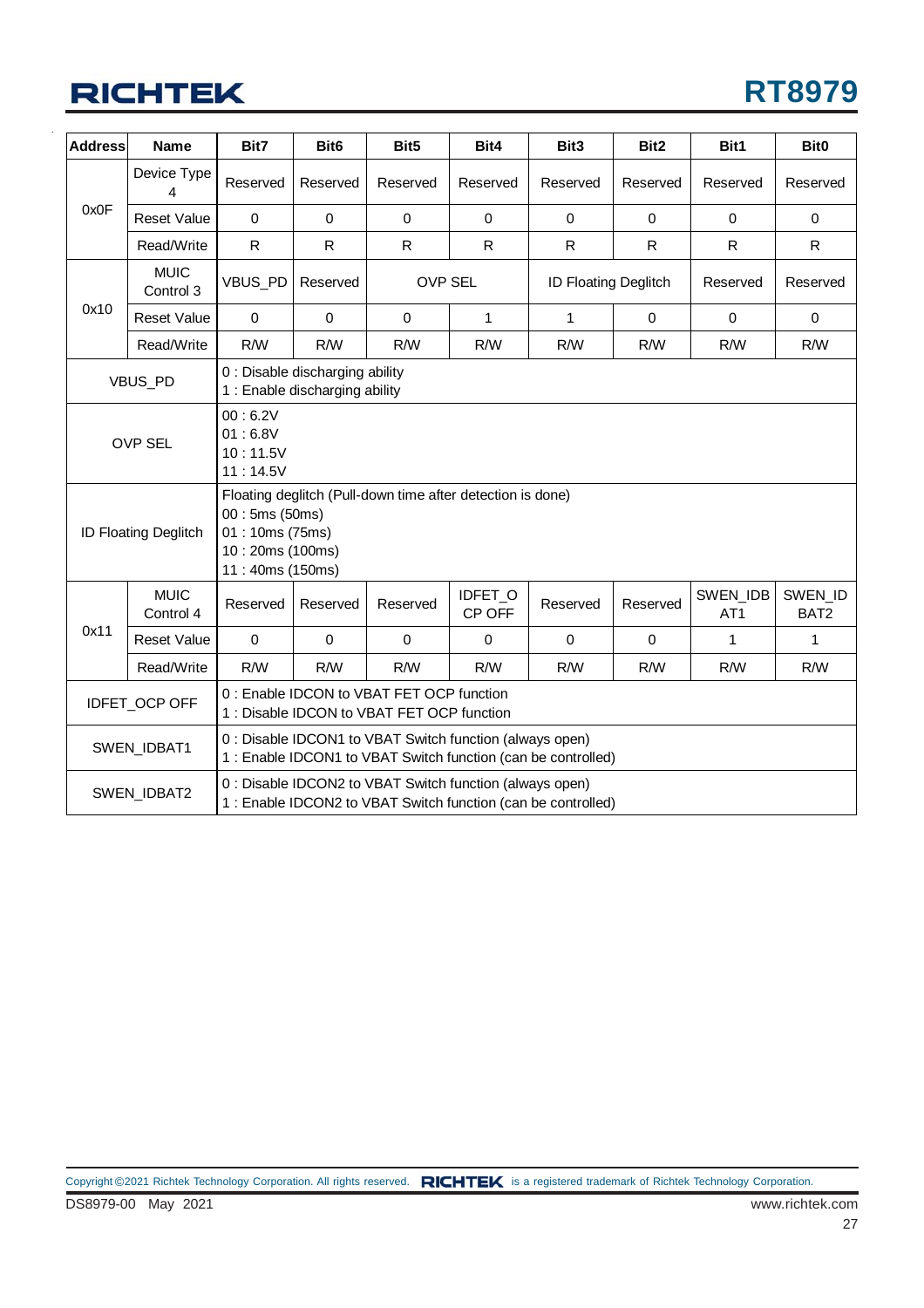

| <b>Address</b> | Name                                                                                                                                                          | Bit7                                                                                        | Bit <sub>6</sub>                                                 | Bit <sub>5</sub>                                                                                                                                                                                         | Bit4                                                  | Bit <sub>3</sub> | Bit <sub>2</sub> | Bit1             | <b>Bit0</b>    |  |
|----------------|---------------------------------------------------------------------------------------------------------------------------------------------------------------|---------------------------------------------------------------------------------------------|------------------------------------------------------------------|----------------------------------------------------------------------------------------------------------------------------------------------------------------------------------------------------------|-------------------------------------------------------|------------------|------------------|------------------|----------------|--|
|                | <b>MUIC</b><br>Status 1                                                                                                                                       | Reserved                                                                                    | Reserved                                                         | <b>FMEN</b>                                                                                                                                                                                              | <b>CHGDET</b>                                         | <b>DCDT</b>      | <b>VIN UVLO</b>  | Reserved         | <b>VIN OVP</b> |  |
| 0x12           | <b>Reset Value</b>                                                                                                                                            | 0                                                                                           | $\mathsf 0$                                                      | 0                                                                                                                                                                                                        | $\mathbf 0$                                           | $\mathbf 0$      | 0                | $\mathbf 0$      | 0              |  |
|                | Read/Write                                                                                                                                                    | $\mathsf{R}$                                                                                | R                                                                | R                                                                                                                                                                                                        | R                                                     | R                | R                | $\mathsf{R}$     | $\mathsf{R}$   |  |
|                | <b>FMEN</b>                                                                                                                                                   | 1 : Entering FM Mode                                                                        | 0 : Not entering FM Mode                                         |                                                                                                                                                                                                          |                                                       |                  |                  |                  |                |  |
|                | <b>CHGDET</b>                                                                                                                                                 |                                                                                             | 0 : Charger port is not detected<br>1 : Charger port is detected |                                                                                                                                                                                                          |                                                       |                  |                  |                  |                |  |
|                | <b>DCDT</b>                                                                                                                                                   |                                                                                             |                                                                  | 0 : DCD Timeout event of BC detection not occurs<br>1 : DCD Timeout event of BC detection occurs                                                                                                         |                                                       |                  |                  |                  |                |  |
|                | <b>UVLO</b>                                                                                                                                                   |                                                                                             |                                                                  | 0 : VBUS UVLO does not occur with 128µs deglitch<br>1: VBUS UVLO occurs with 128us deglitch                                                                                                              |                                                       |                  |                  |                  |                |  |
|                | <b>OVP</b>                                                                                                                                                    |                                                                                             |                                                                  | 0 : VBUS OVP does not occur with 128µs deglitch<br>1: VBUS OVP occurs with 128µs deglitch                                                                                                                |                                                       |                  |                  |                  |                |  |
|                | <b>MUIC</b><br>Status 2                                                                                                                                       | Reserved                                                                                    |                                                                  | <b>USB Status</b>                                                                                                                                                                                        |                                                       | Reserved         | Reserved         | <b>ID Status</b> |                |  |
| 0x13           | <b>Reset Value</b>                                                                                                                                            | $\mathbf 0$                                                                                 | $\mathbf 0$                                                      | 0                                                                                                                                                                                                        | $\mathbf 0$                                           | $\mathbf 0$      | 0                | $\mathbf 0$      | $\mathbf 0$    |  |
|                | Read/Write                                                                                                                                                    | R<br>$\mathsf{R}$<br>R<br>$\mathsf{R}$<br>R<br>$\mathsf{R}$<br>$\mathsf{R}$<br>$\mathsf{R}$ |                                                                  |                                                                                                                                                                                                          |                                                       |                  |                  |                  |                |  |
|                | 000: No VBUS<br>001 : VBUS flow is under going<br>010: SDP<br>011: SDP NSTD<br><b>USB Status</b><br>100 : DCP<br>101: CDP<br>110 : reserved<br>111 : reserved |                                                                                             |                                                                  |                                                                                                                                                                                                          |                                                       |                  |                  |                  |                |  |
|                | <b>ID Status</b>                                                                                                                                              |                                                                                             |                                                                  | 00 : ID detection open (idle with ADC = 1F)<br>01 : ID detection is under-going (not idle)<br>10 : ID detection is under periodical mode (idle)<br>11 : ID detection is stable (idle with ADC is not 1F) |                                                       |                  |                  |                  |                |  |
|                | <b>ADC</b>                                                                                                                                                    | Reserved                                                                                    | d   Reserved   Reserved                                          |                                                                                                                                                                                                          |                                                       |                  | <b>ADC Value</b> |                  |                |  |
| 0x18           | <b>Reset Value</b>                                                                                                                                            | 0                                                                                           | 0                                                                | $\mathbf 0$                                                                                                                                                                                              | $\mathbf 0$                                           | 0                | 0                | 0                | $\mathbf 0$    |  |
|                | Read/Write                                                                                                                                                    | R.                                                                                          | $\mathsf{R}$                                                     | $\mathsf{R}$                                                                                                                                                                                             | R                                                     | R                | $\mathsf{R}$     | $\mathsf{R}$     | $\mathsf{R}$   |  |
|                | <b>ADC Value</b>                                                                                                                                              |                                                                                             |                                                                  | ADC value by ID detection results (after ID stable time)                                                                                                                                                 |                                                       |                  |                  |                  |                |  |
|                | Reset                                                                                                                                                         | Reserved                                                                                    | Reserved                                                         | Reserved                                                                                                                                                                                                 | Reserved<br>Reserved<br>Reserved<br>Reset<br>Reserved |                  |                  |                  |                |  |
| 0x19           | <b>Reset Value</b>                                                                                                                                            | $\mathbf 0$                                                                                 | $\mathbf 0$                                                      | 0                                                                                                                                                                                                        | $\mathbf 0$                                           | $\mathbf 0$      | 0                | 0                | $\mathbf 0$    |  |
|                | Read/Write                                                                                                                                                    | R/W<br>R/W<br>R/W<br>R/W<br>R/W/C<br>R/W<br>R/W<br>R/W                                      |                                                                  |                                                                                                                                                                                                          |                                                       |                  |                  |                  |                |  |
|                | Reset                                                                                                                                                         | 0 : Not reset entire IC                                                                     |                                                                  | 1 : Reset entire IC and clear to 0 after reset                                                                                                                                                           |                                                       |                  |                  |                  |                |  |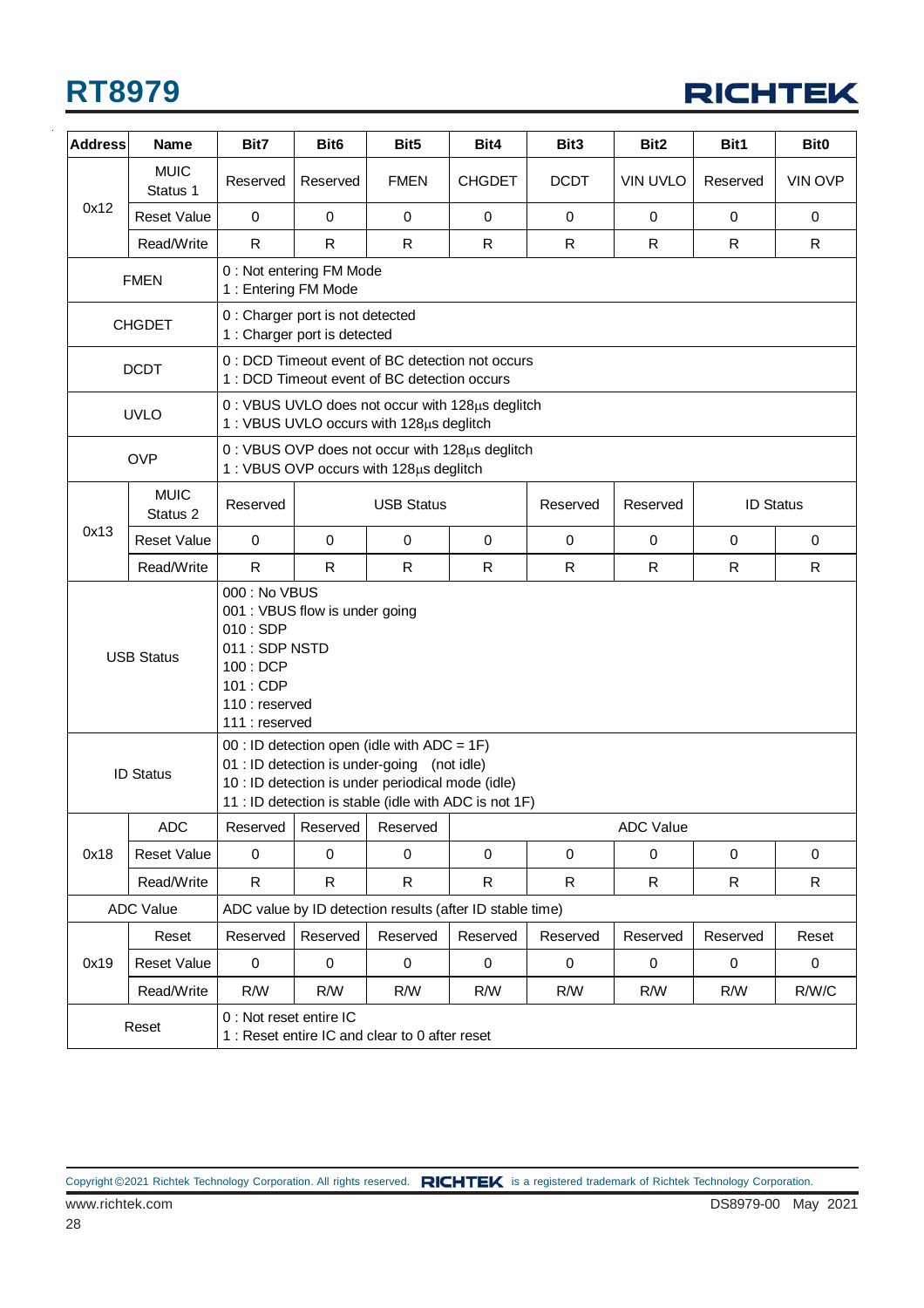## **RICHTEK**

#### **Accessory Detection**

The RT8979 has a 5-Bit ADC to detect resistance of ID pin. VBUS plug-in can be also detected and applied battery charger detection 1.2 (BC1.2) for determining the types of adaptor. According to the VBUS & RID ADC detection results, the RT8979 will configure the switches (USB1, USB2, UART and MHL) and related function (JIG and BOOT in factory mode).

#### **IO Buffers (INTB, JIG, BOOT, CHGDET)**

The voltage level of INTB is initially low when power-up, and goes to high level when register INTMASK is written to 0. After INTB stays high, if any events occurs, the INTB will be falling down to inform the system to get interrupt information. JIG and BOOT pins are functioned only when factory mode operation. CHGDET will be low when the results of BC1.2 are dedicated charging port (DCP) or charging downstream port (CDP).

#### **ID\_CON FET**

The ID\_CON FET (From ID\_CON1/2 to VBAT) operates only when entering factory mode. The FET can provide at least 3A in application with R<sub>ON</sub> of 50m $Ω$ . The FET has an OCP soft-start of 32ms to prevent large inrush current when turning on.

#### **Thermal Considerations**

The junction temperature should never exceed the absolute maximum junction temperature  $T_{J(MAX)}$ , listed under Absolute Maximum Ratings, to avoid permanent damage to the device. The maximum allowable power dissipation depends on the thermal resistance of the IC package, the PCB layout, the rate of surrounding airflow, and the difference between the junction and ambient temperatures. The maximum power dissipation can be calculated using the following formula :

$$
P_{D(MAX)}=\left(T_{J(MAX)}-T_A\right)/\,\theta_{JA}
$$

where  $T_{J(MAX)}$  is the maximum junction temperature,  $T_A$  is the ambient temperature, and  $\theta_{JA}$  is the junction-to-ambient thermal resistance.

For continuous operation, the maximum operating junction temperature indicated under Recommended Operating Conditions is 125°C. The junction-to-ambient thermal resistance,  $\theta_{JA}$ , is highly package dependent. For a WL-CSP 25B 2.07x2.07 (BSC) package, the thermal resistance,  $\theta_{JA}$ , is 35.6°C/W on a standard JEDEC 51-7 high effective-thermal-conductivity four-layer test board. The maximum power dissipation at  $T_A = 25^{\circ}$ C can be calculated as below :

 $P_{D(MAX)} = (125^{\circ}C - 25^{\circ}C) / (35.6^{\circ}C/W) = 2.8W$  for a WL-CSP 25B 2.07x2.07 (BSC) package.

The maximum power dissipation depends on the operating ambient temperature for the fixed  $T_{J(MAX)}$  and the thermal resistance,  $θ_{JA}$ . The derating curves in Figure 1 allows the designer to see the effect of rising ambient temperature on the maximum power dissipation.



Figure 8. Derating Curve of Maximum Power Dissipation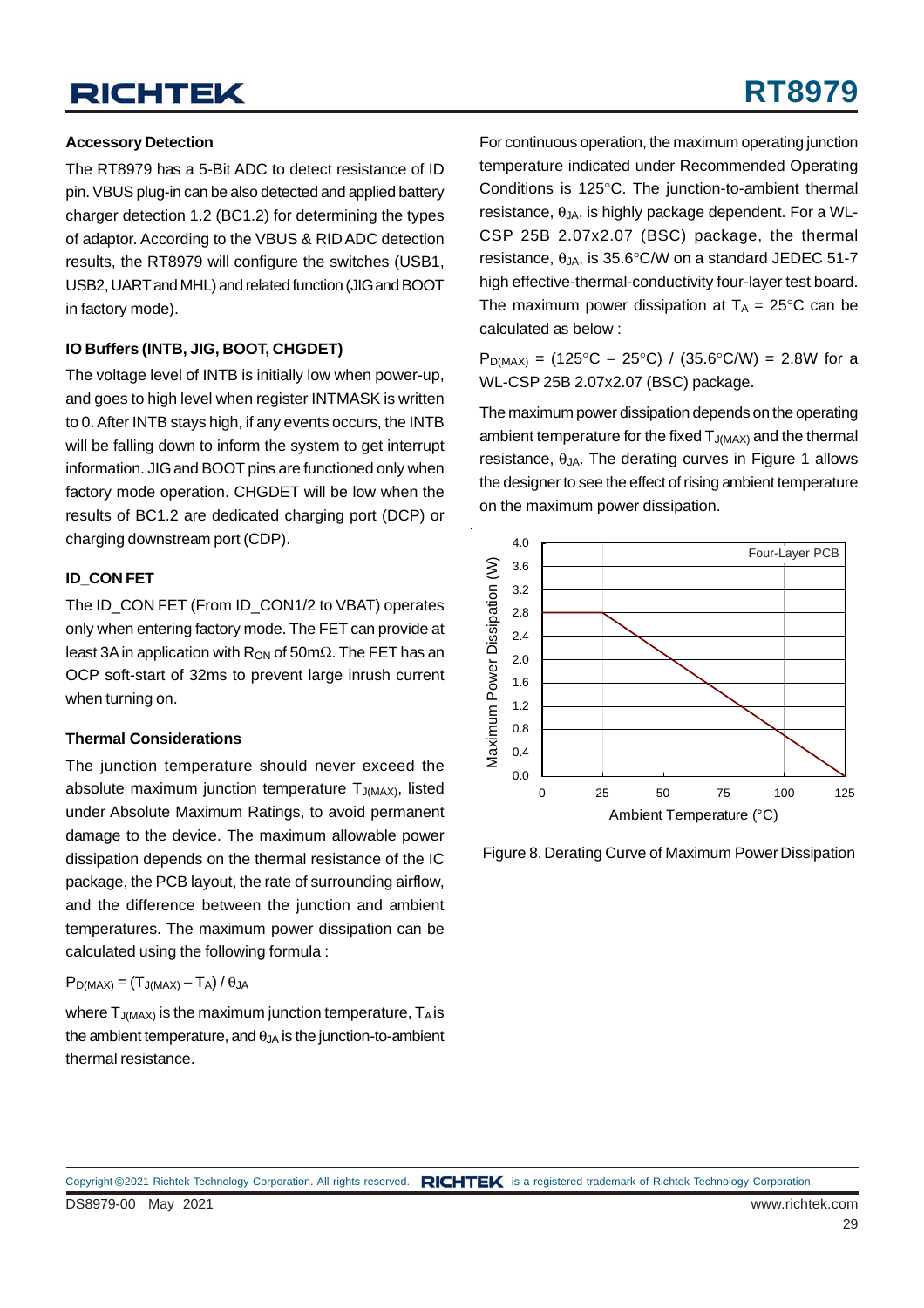

### **Outline Dimension**



| Symbol         |       | <b>Dimensions In Millimeters</b> | <b>Dimensions In Inches</b> |       |  |  |
|----------------|-------|----------------------------------|-----------------------------|-------|--|--|
|                | Min   | Max                              | Min                         | Max   |  |  |
| A              | 0.500 | 0.600                            | 0.020                       | 0.024 |  |  |
| A <sub>1</sub> | 0.170 | 0.230                            | 0.007                       | 0.009 |  |  |
| b              | 0.240 | 0.300                            | 0.009                       | 0.012 |  |  |
| D              | 2.020 | 2.120                            | 0.080                       | 0.083 |  |  |
| D <sub>1</sub> | 1.600 |                                  | 0.063                       |       |  |  |
| E              | 2.020 | 2.120                            | 0.080                       | 0.083 |  |  |
| E1             |       | 1.600                            |                             | 0.063 |  |  |
| e              | 0.400 |                                  | 0.016                       |       |  |  |

**25B WL-CSP 2.07x2.07 Package (BSC)**